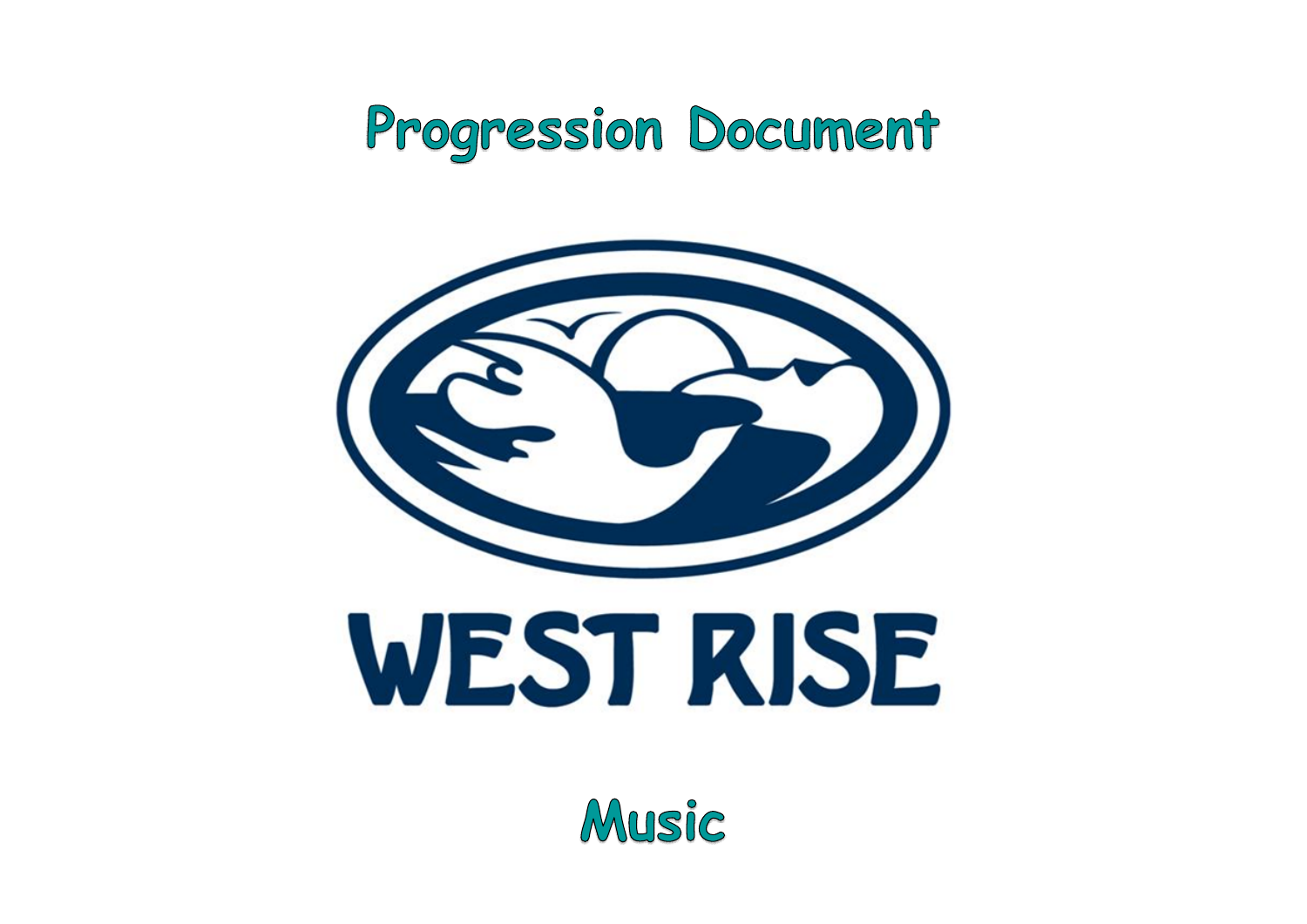

# Progression Document - Music

### West Rise Curriculum

#### **At West Rise, we grow Musicians who…**

*Know how to perform music using voices and instruments* 

*Are able to listen and appraise using appropriate vocabulary*

*Understand how music is composed and created* 

| West Rise Aims and Purpose                                                                                                                                                                                                                                                                                                                                                                                                                                                                              |                                                                                                                                                                                                                                                                                                                                                                                                                                                                                                                                                                                                                                                                                         |                                                                                                                                                               |  |
|---------------------------------------------------------------------------------------------------------------------------------------------------------------------------------------------------------------------------------------------------------------------------------------------------------------------------------------------------------------------------------------------------------------------------------------------------------------------------------------------------------|-----------------------------------------------------------------------------------------------------------------------------------------------------------------------------------------------------------------------------------------------------------------------------------------------------------------------------------------------------------------------------------------------------------------------------------------------------------------------------------------------------------------------------------------------------------------------------------------------------------------------------------------------------------------------------------------|---------------------------------------------------------------------------------------------------------------------------------------------------------------|--|
| <b>Intent</b>                                                                                                                                                                                                                                                                                                                                                                                                                                                                                           | Aims                                                                                                                                                                                                                                                                                                                                                                                                                                                                                                                                                                                                                                                                                    |                                                                                                                                                               |  |
| Music should be an enjoyable experience for pupils and teachers.<br>Children participate in a range of musical experiences, building up<br>their confidence at the same time. They develop their<br>understanding of rhythm and pitch and learn how music is<br>structured, as well as learning technical vocabulary for these<br>elements. As children's confidence builds, they enjoy the<br>performance aspect of music. Children experience listening to<br>music from different cultures and eras. | Experience a broad range of activities through curriculum<br>music time<br>Be empowered to be creative in a range of musical activities<br>Singing assembly allows the children opportunities to develop<br>their singing skills and gain an understanding of how<br>ensembles work.<br>Performances, such as Christmas productions, Upper and<br>Lower school assemblies, and end of year shows, demonstrate<br>that music is important to the life of the school.<br>Extracurricular activities, such as Rocksteady, choir and<br>peripatetic music lessons, also provide children with<br>experience of making music.<br>The impact of teaching music will be seen across the school | Perseverance/res<br>Gratitude - throu<br>Kindness - when I<br>Teamwork - wher<br>a member of an a<br>Respect - though<br>Love of Learning<br>wide range of mu |  |
|                                                                                                                                                                                                                                                                                                                                                                                                                                                                                                         | with an increase in the profile of music.                                                                                                                                                                                                                                                                                                                                                                                                                                                                                                                                                                                                                                               |                                                                                                                                                               |  |
|                                                                                                                                                                                                                                                                                                                                                                                                                                                                                                         | Whole-school and parental engagement will be improved<br>through performances and extracurricular activities for                                                                                                                                                                                                                                                                                                                                                                                                                                                                                                                                                                        |                                                                                                                                                               |  |
|                                                                                                                                                                                                                                                                                                                                                                                                                                                                                                         | wider learning.                                                                                                                                                                                                                                                                                                                                                                                                                                                                                                                                                                                                                                                                         |                                                                                                                                                               |  |



#### **Character Traits**

esilience – through practice

ugh response to performance

listening and appraising others' work

n composing and performing together, and as attentive audience

 $\overline{\mathsf{h}}$  listening and responding respectfully

 $\alpha$  – through enjoyment and participation in a usical styles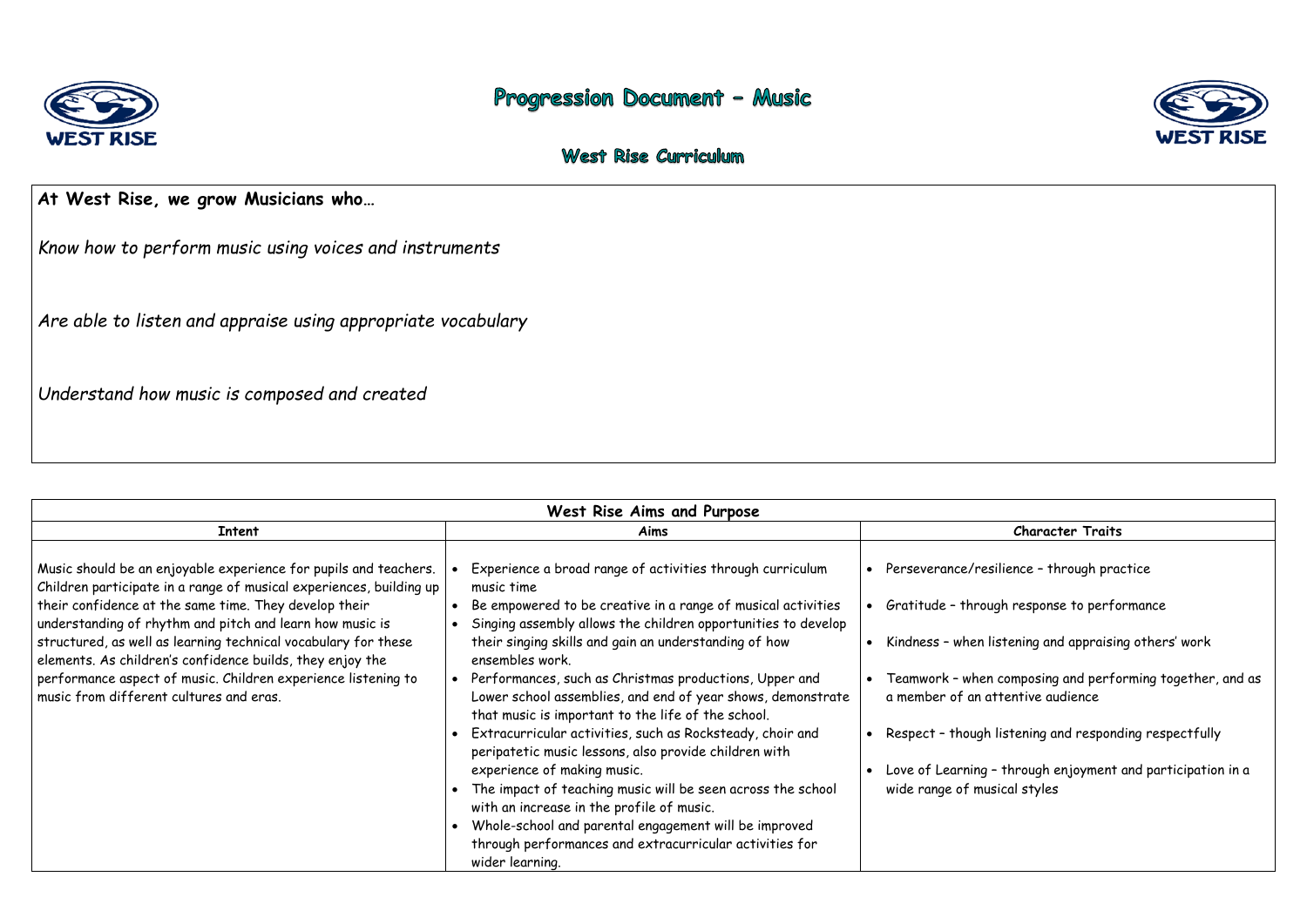|  | Participation in music develops wellbeing, promotes listening<br>and develops concentration.<br>We want to ensure that music is loved by teachers and pupils<br>across school, encouraging them to want to continue building<br>on this wealth of musical ability, now and in the future |  |
|--|------------------------------------------------------------------------------------------------------------------------------------------------------------------------------------------------------------------------------------------------------------------------------------------|--|
|  |                                                                                                                                                                                                                                                                                          |  |

### National Curriculum

| National Curriculum Aims and Purpose                                                                                                                                                                                                                                                                                                                                                                                                                                                |                                                                                                                                                                                                                                                                                                                                                                                                                                                                                                                                                                                                                                                                                                                                                                          |                                                                                                                                                                                                                                                                                                                                                                                                                                                                                                                                                             |
|-------------------------------------------------------------------------------------------------------------------------------------------------------------------------------------------------------------------------------------------------------------------------------------------------------------------------------------------------------------------------------------------------------------------------------------------------------------------------------------|--------------------------------------------------------------------------------------------------------------------------------------------------------------------------------------------------------------------------------------------------------------------------------------------------------------------------------------------------------------------------------------------------------------------------------------------------------------------------------------------------------------------------------------------------------------------------------------------------------------------------------------------------------------------------------------------------------------------------------------------------------------------------|-------------------------------------------------------------------------------------------------------------------------------------------------------------------------------------------------------------------------------------------------------------------------------------------------------------------------------------------------------------------------------------------------------------------------------------------------------------------------------------------------------------------------------------------------------------|
| Purpose of Study                                                                                                                                                                                                                                                                                                                                                                                                                                                                    | Aims                                                                                                                                                                                                                                                                                                                                                                                                                                                                                                                                                                                                                                                                                                                                                                     |                                                                                                                                                                                                                                                                                                                                                                                                                                                                                                                                                             |
| Music is a universal language that embodies one of the highest<br>forms of creativity. A high quality music education should engage<br>and inspire pupils to develop a love of music and their talent as<br>musicians, and so increase their self-confidence, creativity and<br>sense of achievement. As pupils progress, they should develop a<br>critical engagement with music, allowing them to compose, and to<br>listen with discrimination to the best in the musical canon. | The national curriculum for Music aims to ensure that all pupils:<br>perform, listen to, review and evaluate music across a<br>range of historical periods, genres, styles and traditions,<br>including the works of the great composers and musicians<br>learn to sing and to use their voices, to create and<br>compose music on their own and with others, have the<br>opportunity to learn a musical instrument, use technology<br>appropriately and have the opportunity to progress to the<br>next level of musical excellence<br>understand and explore how music is created, produced<br>and communicated, including through the inter-related<br>dimensions: pitch, duration, dynamics, tempo, timbre,<br>texture, structure and appropriate musical notations. | By the end of key stag<br>use their voices<br>speaking chants<br>play tuned and<br>listen with cond<br>quality live and<br>experiment wit<br>inter-related d<br>By the end of key st<br>Pupils should be taug<br>confidence and contr<br>They should develop<br>organising and manip<br>reproducing sounds 1<br>Pupils should be taug<br>play and perfo<br>their voices a<br>increasing acc<br>improvise and<br>the inter-rela<br>• listen with at<br>increasing aur<br>use and under<br>appreciate an<br>live and recor<br>and from gred<br>develop an und |
|                                                                                                                                                                                                                                                                                                                                                                                                                                                                                     |                                                                                                                                                                                                                                                                                                                                                                                                                                                                                                                                                                                                                                                                                                                                                                          |                                                                                                                                                                                                                                                                                                                                                                                                                                                                                                                                                             |

#### **Attainment Targets**

ge 1 pupils should be taught to:

es expressively and creatively by singing songs and ts and rhymes

untuned instruments musically

centration and understanding to a range of highrecorded music

th, create, select and combine sounds using the limensions of music.

tage 2,

ght to sing and play musically with increasing rol.

an understanding of musical composition, pulating ideas within musical structures and from aural memory.

aht to:

form in solo and ensemble contexts, using and playing musical instruments with curacy, fluency, control and expression

compose music for a range of purposes using ated dimensions of music

Itention to detail and recall sounds with ral memory

rstand staff and other musical notations

ad understand a wide range of high-quality

rded music drawn from different traditions

at composers and musicians

derstanding of the history of music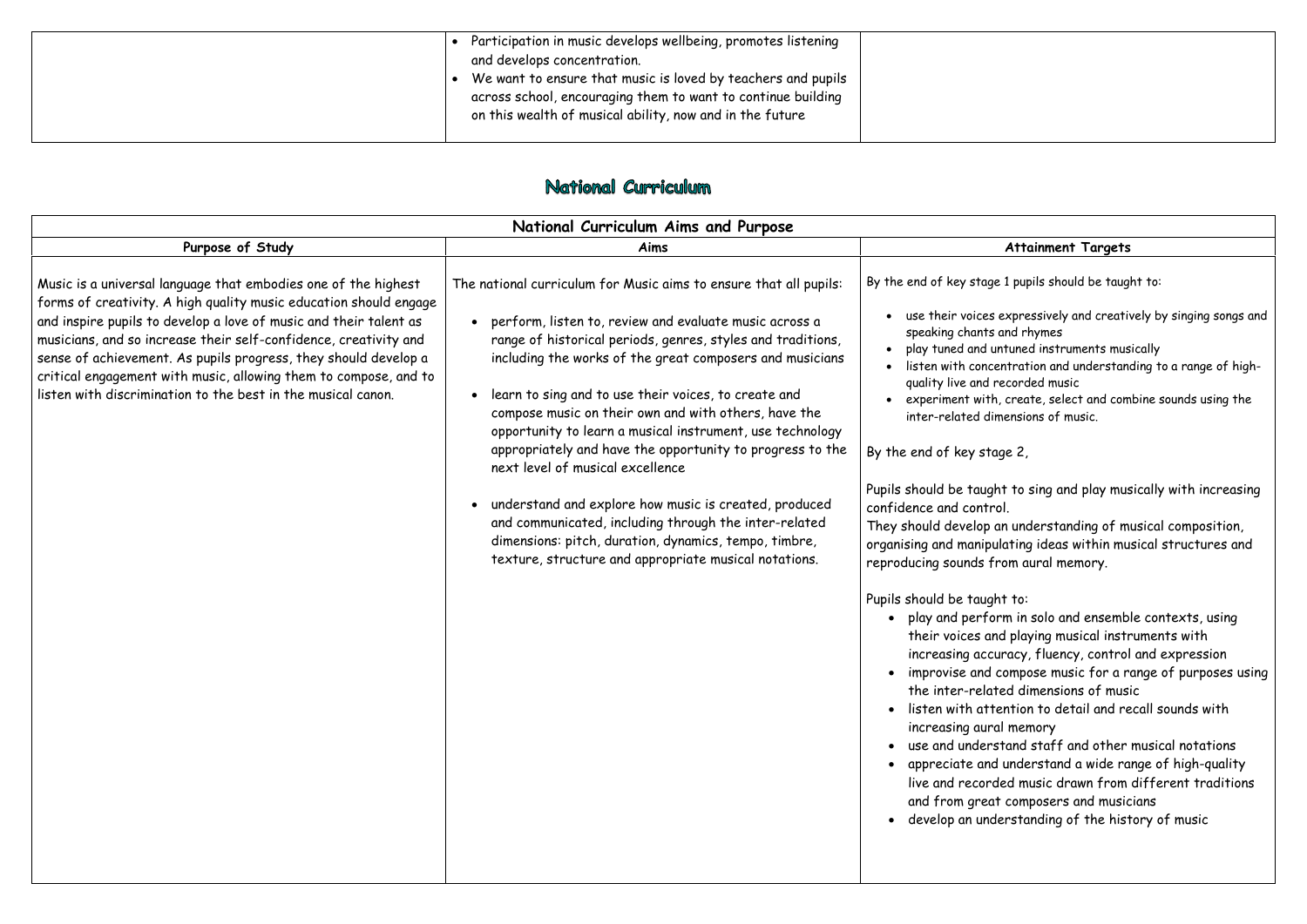| Subject Content |                                                                                                                                                                                                                                                                                                                                                                                                                                                                                           |  |
|-----------------|-------------------------------------------------------------------------------------------------------------------------------------------------------------------------------------------------------------------------------------------------------------------------------------------------------------------------------------------------------------------------------------------------------------------------------------------------------------------------------------------|--|
|                 | Pupils should be taught to:                                                                                                                                                                                                                                                                                                                                                                                                                                                               |  |
|                 | play and perform in solo and ensemble contexts, using their voices and playing i<br>accuracy, fluency, control and expression<br>improvise and compose music for a range of purposes using the inter-related d<br>• listen with attention to detail and recall sounds with increasing aural memory *<br>notations<br>appreciate and understand a wide range of high-quality live and recorded music<br>great composers and musicians<br>develop an understanding of the history of music. |  |

# Progression - Knowledge and Skills

|       | Year 6 Knowledge                            |
|-------|---------------------------------------------|
|       |                                             |
| iory, | To know five songs from memory,             |
| ey    | who sang or wrote them, when they           |
| ?/    | were written and why?                       |
|       | To know the style of the songs and          |
| 'om   | to name other songs from the                |
|       | Units in those styles.                      |
|       | To choose three or four other               |
|       | songs and be able to talk about:            |
| the:  | $\circ$ The style indicators of the songs   |
| at    | (musical characteristics that give the      |
|       | songs their style)                          |
| about | o The lyrics: what the songs are about      |
| d in  | o Any musical dimensions featured in        |
| ٤d    | the songs and where they are used           |
| m     | (texture, dynamics, tempo, rhythm,          |
|       | pitch and timbre)                           |
| he    | $\circ$ Identify the structure of the songs |
|       | (intro, verse, chorus etc.)                 |
| they  | o Name some of the instruments used         |
|       | in the songs                                |
|       |                                             |

| Subject Content            |                                                                                                                                                                                                                                                                                                                                                                                                                                                                                         | Knowledge and Skills                                                                                                                                                                                                                                                                                                                                                                                                                                                                                                                                                                  |                                                                                                                                                                                                                                                                                                                                                                                                                                                                                                                                                                                                                                                                                                                        |                                                                                                                                                                                                                                                                                                                                                                                                                                                                                                                                                                                            |  |  |
|----------------------------|-----------------------------------------------------------------------------------------------------------------------------------------------------------------------------------------------------------------------------------------------------------------------------------------------------------------------------------------------------------------------------------------------------------------------------------------------------------------------------------------|---------------------------------------------------------------------------------------------------------------------------------------------------------------------------------------------------------------------------------------------------------------------------------------------------------------------------------------------------------------------------------------------------------------------------------------------------------------------------------------------------------------------------------------------------------------------------------------|------------------------------------------------------------------------------------------------------------------------------------------------------------------------------------------------------------------------------------------------------------------------------------------------------------------------------------------------------------------------------------------------------------------------------------------------------------------------------------------------------------------------------------------------------------------------------------------------------------------------------------------------------------------------------------------------------------------------|--------------------------------------------------------------------------------------------------------------------------------------------------------------------------------------------------------------------------------------------------------------------------------------------------------------------------------------------------------------------------------------------------------------------------------------------------------------------------------------------------------------------------------------------------------------------------------------------|--|--|
|                            | Year 3 Knowledge                                                                                                                                                                                                                                                                                                                                                                                                                                                                        | Year 4 Knowledge                                                                                                                                                                                                                                                                                                                                                                                                                                                                                                                                                                      | Year 5 Knowledge                                                                                                                                                                                                                                                                                                                                                                                                                                                                                                                                                                                                                                                                                                       | Year 6 Knowledge                                                                                                                                                                                                                                                                                                                                                                                                                                                                                                                                                                           |  |  |
| <b>Listen and Appraise</b> | To know five songs from memory<br>and who sang them or wrote them.<br>To know the style of the five<br>songs.<br>To choose one song and be able to<br>talk about:<br>o Its lyrics: what the song is about<br>o Any musical dimensions featured in<br>the song, and where they are used<br>(texture, dynamics, tempo, rhythm<br>and pitch)<br>o Identify the main sections of the<br>song (introduction, verse, chorus etc.)<br>o Name some of the instruments they<br>heard in the song | To know five songs from memory<br>and who sang them or wrote them.<br>To know the style of the five<br>songs. To choose one song and be<br>able to talk about:<br>Some of the style indicators of<br>that song (musical characteristics<br>that give the song its style)<br>The lyrics: what the song is about<br>Any musical dimensions featured<br>in the song and where they are used<br>(texture, dynamics, tempo, rhythm<br>and pitch)<br>Identify the main sections of the<br>song (introduction, verse, chorus etc.)<br>Name some of the instruments<br>they heard in the song | To know five songs from memory,<br>who sang or wrote them, when they<br>were written and, if possible, why?<br>To know the style of the five<br>songs and to name other songs from<br>the Units in those styles.<br>To choose two or three other<br>songs and be able to talk about:<br>o Some of the style indicators of the<br>songs (musical characteristics that<br>give the songs their style)<br>o The lyrics: what the songs are about<br>o Any musical dimensions featured in<br>the songs and where they are used<br>(texture, dynamics, tempo, rhythm<br>and pitch)<br>o Identify the main sections of the<br>songs (intro, verse, chorus etc.)<br>o Name some of the instruments they<br>heard in the songs | To know five songs from<br>$\bullet$<br>who sang or wrote them,<br>were written and why?<br>To know the style of the<br>to name other songs fron<br>Units in those styles.<br>To choose three or four<br>songs and be able to talk<br>o The style indicators of the<br>(musical characteristics that<br>songs their style)<br>o The lyrics: what the songs<br>o Any musical dimensions fed<br>the songs and where they ar<br>(texture, dynamics, tempo, r<br>pitch and timbre)<br>o Identify the structure of<br>(intro, verse, chorus etc.)<br>o Name some of the instrum<br>in the songs |  |  |

musical instruments with increasing

imensions of music  $\alpha$  use and understand staff and other musical

c drawn from different traditions and from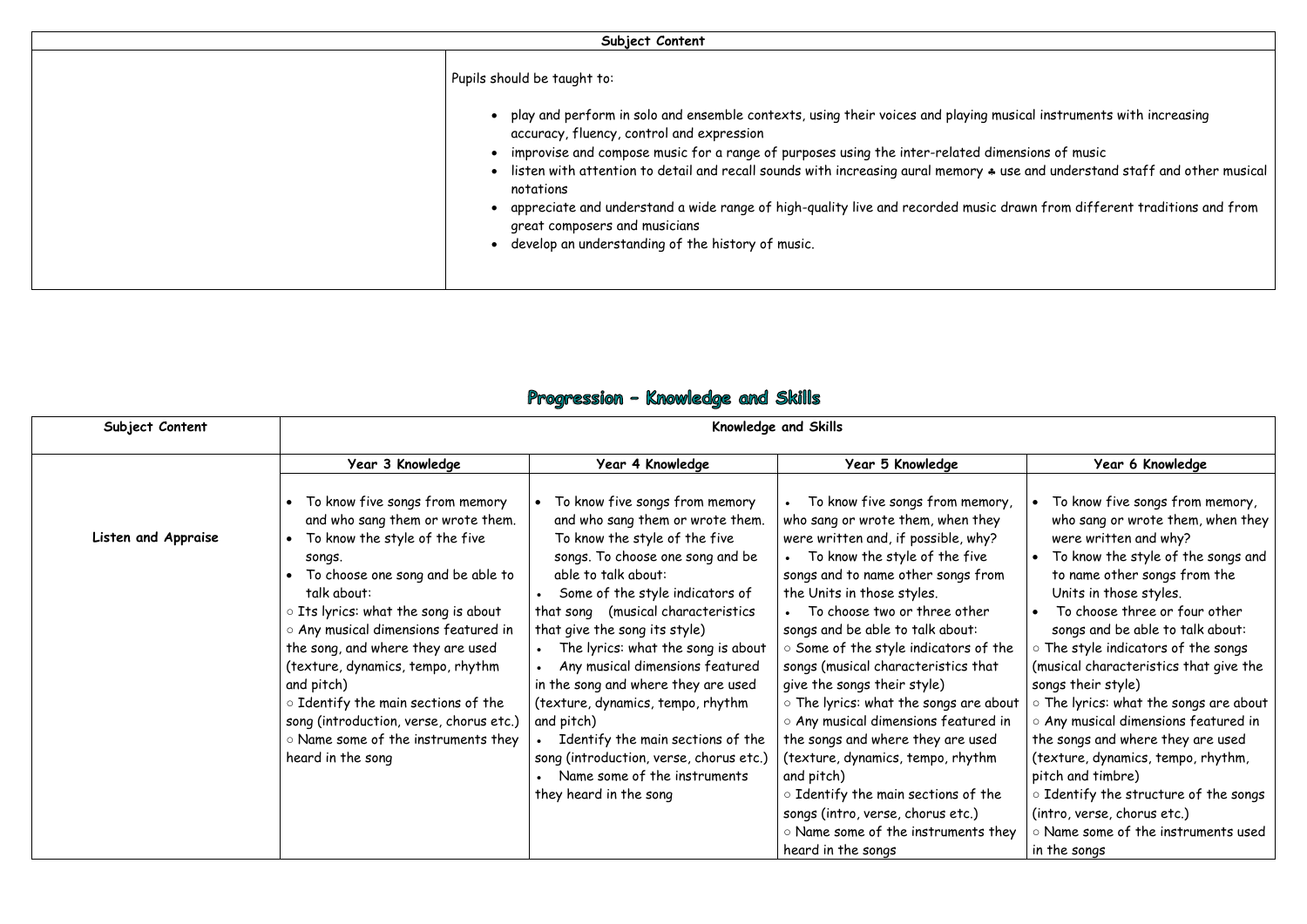|                                                                                                                                                                                                                                                                       |                                                                                                                                                                                                                                                                                                                                                                                                  | ○ The historical context of the songs.<br>What else was going on at this time?                                                                                                                                                                                                                                                                                                                                                                                                 | o The historical context of the songs.<br>What else was going on at this time,<br>musically and historically?<br>o Know and talk about that fact that<br>we each have a musical identity                                                                                                                                                                                                                                                                                                                                 |
|-----------------------------------------------------------------------------------------------------------------------------------------------------------------------------------------------------------------------------------------------------------------------|--------------------------------------------------------------------------------------------------------------------------------------------------------------------------------------------------------------------------------------------------------------------------------------------------------------------------------------------------------------------------------------------------|--------------------------------------------------------------------------------------------------------------------------------------------------------------------------------------------------------------------------------------------------------------------------------------------------------------------------------------------------------------------------------------------------------------------------------------------------------------------------------|--------------------------------------------------------------------------------------------------------------------------------------------------------------------------------------------------------------------------------------------------------------------------------------------------------------------------------------------------------------------------------------------------------------------------------------------------------------------------------------------------------------------------|
| Year 3 Skills                                                                                                                                                                                                                                                         | Year 4 Skills                                                                                                                                                                                                                                                                                                                                                                                    | Year 5 Skills                                                                                                                                                                                                                                                                                                                                                                                                                                                                  | Year 6 Skills                                                                                                                                                                                                                                                                                                                                                                                                                                                                                                            |
| • To confidently identify and move to<br>the pulse.<br>• To think about what the words of a<br>song mean.<br>• To take it in turn to discuss how the<br>song makes them feel.<br>• Listen carefully and respectfully to<br>other people's thoughts about the<br>music | To confidently identify and move<br>to the pulse.<br>• To talk about the musical<br>dimensions working together in the<br>Unit songs e.g. if the song gets louder<br>in the chorus (dynamics).<br>• Talk about the music and how it<br>makes them feel.<br>• Listen carefully and respectfully to<br>other people's thoughts about the<br>music.<br>• When you talk try to use musical<br>words. | • To identify and move to the pulse<br>with ease.<br>• To think about the message of<br>songs.<br>• To compare two songs in the same<br>style, talking about what stands out<br>musically in each of them, their<br>similarities and differences.<br>• Listen carefully and respectfully to<br>other people's thoughts about the<br>music.<br>• When you talk try to use musical<br>words.<br>• To talk about the musical<br>dimensions working together in the<br>Unit songs. | • To identify and move to the pulse<br>with ease. . To think about the<br>message of songs.<br>• To compare two songs in the same<br>style, talking about what stands out<br>musically in each of them, their<br>similarities and differences.<br>• Listen carefully and respectfully to<br>other people's thoughts about the<br>music.<br>• Use musical words when talking<br>about the songs.<br>• To talk about the musical<br>dimensions working together in the<br>Unit songs.<br>• Talk about the music and how it |
|                                                                                                                                                                                                                                                                       |                                                                                                                                                                                                                                                                                                                                                                                                  | • Talk about the music and how it<br>makes you feel.                                                                                                                                                                                                                                                                                                                                                                                                                           | makes you feel, using musical language<br>to describe the music.                                                                                                                                                                                                                                                                                                                                                                                                                                                         |

| Subject Content                  | Knowledge and Skills                                                                                                                                                                                                                                                                                              |                                                                                                                                                                                                                                                                                                                                                                                                                                                       |                                                                                                                                                                                                                                                                                           |                                                                                                                                                                                                                                                                                   |  |
|----------------------------------|-------------------------------------------------------------------------------------------------------------------------------------------------------------------------------------------------------------------------------------------------------------------------------------------------------------------|-------------------------------------------------------------------------------------------------------------------------------------------------------------------------------------------------------------------------------------------------------------------------------------------------------------------------------------------------------------------------------------------------------------------------------------------------------|-------------------------------------------------------------------------------------------------------------------------------------------------------------------------------------------------------------------------------------------------------------------------------------------|-----------------------------------------------------------------------------------------------------------------------------------------------------------------------------------------------------------------------------------------------------------------------------------|--|
|                                  | Year 3 Knowledge                                                                                                                                                                                                                                                                                                  | Year 4 Knowledge                                                                                                                                                                                                                                                                                                                                                                                                                                      | Year 5 Knowledge                                                                                                                                                                                                                                                                          | Year 6 Knowledge                                                                                                                                                                                                                                                                  |  |
| <b>Musical Activities: Games</b> | Know how to find and demonstrate<br>the pulse.<br>Know the difference between<br>pulse and rhythm.<br>• Know how pulse, rhythm and pitch<br>work together to create a song.<br>• Know that every piece of music has<br>a pulse/steady beat.<br>• Know the difference between a<br>musical question and an answer. | Know and be able to talk about:<br>• How pulse, rhythm and pitch<br>work together<br>• Pulse: Finding the pulse - the<br>heartbeat of the music<br>• Rhythm: the long and short<br>patterns over the pulse<br>• Know the difference between<br>pulse and rhythm<br>• Pitch: High and low sounds that<br>create melodies<br>• How to keep the internal pulse<br>• Musical Leadership: creating<br>musical ideas for the group to copy<br>or respond to | Know and be able to talk about:<br>• How pulse, rhythm, pitch, tempo,<br>dynamics, texture and structure<br>work together and how they<br>connect in a song<br>• How to keep the internal pulse<br>• Musical Leadership: creating<br>musical ideas for the group to copy<br>or respond to | Know and be able to talk about:<br>• How pulse, rhythm, pitch, tempo,<br>dynamics, texture and structure work<br>together to create a song or music<br>• How to keep the internal pulse<br>• Musical Leadership: creating musical<br>ideas for the group to copy or<br>respond to |  |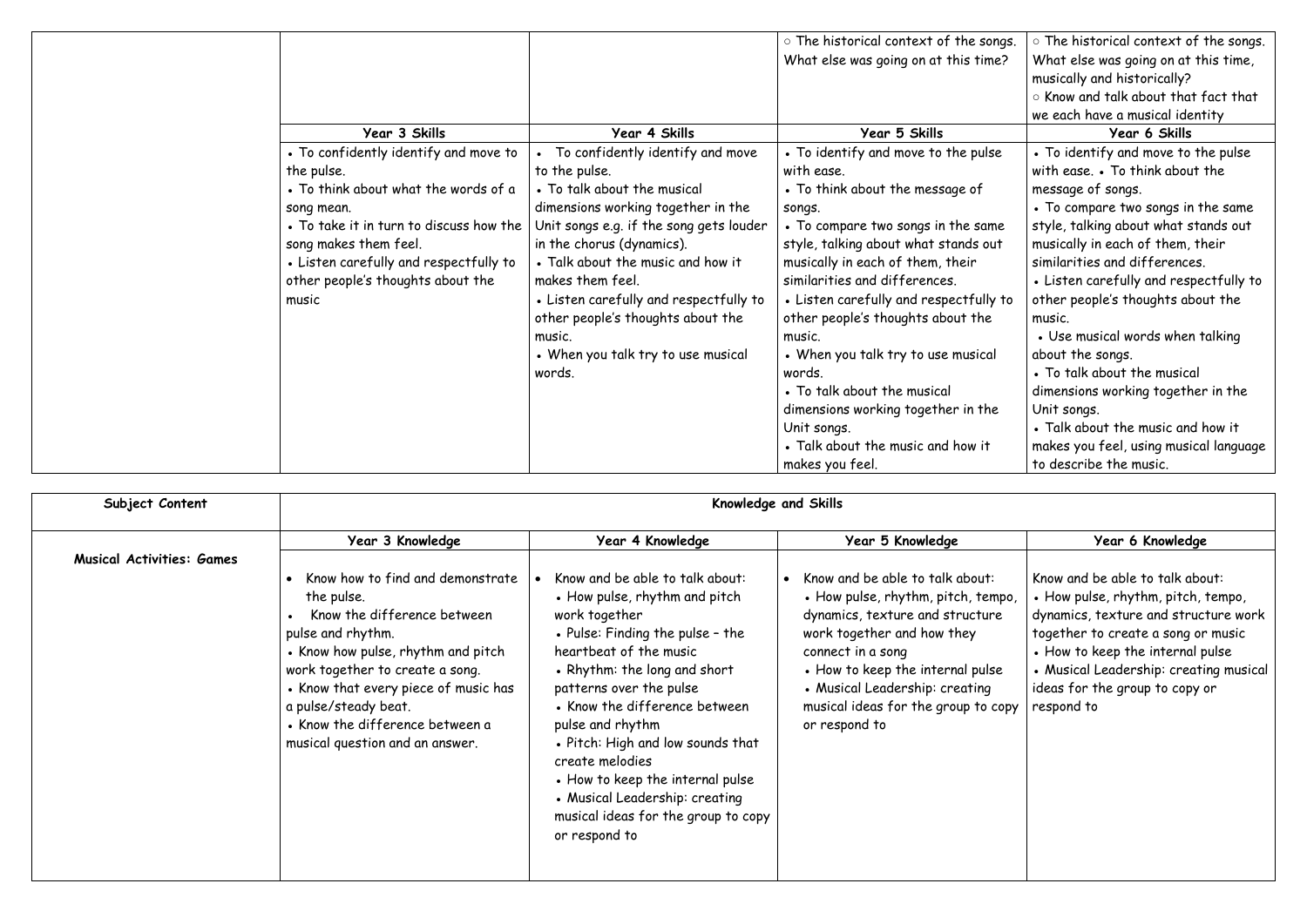| Year 3 Skills                                                                                                                                                                                                                                                                                                                                                                                                                                                                                                                                                                                                                                                                                                                      | Year 4 Skills                                                                                                                                                                                                                                                                                                                                                                                                                                                                                                                                                                                                                                                                                                                              | Year 5 Skills                                                                                                                                                                                                                                                                                                                                                                                                                                                                                                                                                                                                                                                                                                                                                                                                                                                                                           | Year 6 Skills                                                                                                                                                                                                                                                                                                                                                                                                                                                                                                                                                                                                                                                                                                                                                                                                                                                                                                        |
|------------------------------------------------------------------------------------------------------------------------------------------------------------------------------------------------------------------------------------------------------------------------------------------------------------------------------------------------------------------------------------------------------------------------------------------------------------------------------------------------------------------------------------------------------------------------------------------------------------------------------------------------------------------------------------------------------------------------------------|--------------------------------------------------------------------------------------------------------------------------------------------------------------------------------------------------------------------------------------------------------------------------------------------------------------------------------------------------------------------------------------------------------------------------------------------------------------------------------------------------------------------------------------------------------------------------------------------------------------------------------------------------------------------------------------------------------------------------------------------|---------------------------------------------------------------------------------------------------------------------------------------------------------------------------------------------------------------------------------------------------------------------------------------------------------------------------------------------------------------------------------------------------------------------------------------------------------------------------------------------------------------------------------------------------------------------------------------------------------------------------------------------------------------------------------------------------------------------------------------------------------------------------------------------------------------------------------------------------------------------------------------------------------|----------------------------------------------------------------------------------------------------------------------------------------------------------------------------------------------------------------------------------------------------------------------------------------------------------------------------------------------------------------------------------------------------------------------------------------------------------------------------------------------------------------------------------------------------------------------------------------------------------------------------------------------------------------------------------------------------------------------------------------------------------------------------------------------------------------------------------------------------------------------------------------------------------------------|
| Using the Warm up Games tracks<br>provided, complete the Bronze, Silver<br>and Gold Challenges.<br>Children will complete the<br>$\circ$<br>following in relation to the main<br>song, using two notes:<br>. Find the Pulse<br>2. Rhythm Copy Back:<br>a. Bronze: Clap and say back<br>rhythms<br>b. Silver: Create your own simple<br>rhythm patterns<br>c. Gold: Perhaps lead the class<br>using their simple rhythms<br>3. Pitch Copy Back Using 2 Notes<br>a. Bronze: Copy back - 'Listen and<br>sing back' (no notation)<br>b. Silver: Copy back with<br>instruments, without then with<br>notation<br>c. Gold: Copy back with<br>instruments, without and then with<br>notation<br>4. Pitch Copy Back and Vocal Warm-<br>ups | Using the Warm up Games tracks<br>provided, complete the Bronze, Silver<br>and Gold Challenges. Children will<br>complete the following in relation to<br>the main song, using two notes:<br>1. Find the Pulse<br>2. Rhythm Copy Back:<br>$\circ$<br>a. Bronze: Clap and say back<br>rhythms<br>b. Silver: Create your own simple<br>rhythm patterns<br>c. Gold: Perhaps lead the class<br>using their simple rhythms<br>3. Pitch Copy Back Using 2 Notes<br>$\circ$<br>a. Bronze: Copy back - 'Listen and<br>sing back' (no notation)<br>b. Silver: Copy back with<br>instruments, without then with<br>notation<br>c. Gold: Copy back with<br>instruments, without and then with<br>notation<br>4. Pitch Copy Back and Vocal<br>Warm-ups | Using the Warm up Games tracks<br>provided, complete the Bronze, Silver<br>and Gold Challenges. Children will<br>complete the following in relation to<br>the main song, using three notes:<br>• Bronze Challenge<br>$\circ$ Find the pulse<br>o Copy back rhythms based on the<br>words of the main song, that<br>include syncopation/off beat<br>o Copy back one-note riffs using<br>simple and syncopated rhythm<br>patterns<br>• Silver Challenge<br>o Find the pulse<br>o Lead the class by inventing<br>rhythms for others to copy back<br>o Copy back two-note riffs by ear<br>and with notation<br>O Question and answer using two<br>different notes<br>• Gold Challenge<br>$\circ$ Find the pulse<br>o Lead the class by inventing<br>rhythms for them to copy back<br>$\circ$ Copy back three-note riffs by<br>ear and with notation<br>O Question and answer using three<br>different notes | Using the Warm up Games tracks<br>provided, complete the Bronze, Silver<br>and Gold Challenges. Children will<br>complete the following in relation to<br>the main song, using three notes: .<br><b>Bronze Challenge</b><br>$\circ$ Find the pulse<br>$\circ$ Copy back rhythms based on the<br>words of the main song, that include<br>syncopation/off beat<br>o Copy back one-note riffs using<br>simple and syncopated rhythm<br>patterns<br>• Silver Challenge<br>$\circ$ Find the pulse<br>o Lead the class by inventing rhythms<br>for others to copy back<br>$\circ$ Copy back two-note riffs by ear and<br>with notation<br>O Question and answer using two<br>different notes<br>• Gold Challenge<br>• Find the pulse<br>• Lead the class by inventing rhythms<br>for them to copy back<br>• Copy back three-note riffs by ear<br>and with notation<br>• Question and answer using three<br>different notes |

| Subject Content                    | Knowledge and Skills                 |                                    |                                      |                                        |  |
|------------------------------------|--------------------------------------|------------------------------------|--------------------------------------|----------------------------------------|--|
|                                    | Year 3 Knowledge                     | Year 4 Knowledge                   | Year 5 Knowledge                     | Year 6 Knowledge                       |  |
| <b>Musical Activities: Singing</b> | To know and be able to talk about:   |                                    |                                      |                                        |  |
|                                    | · Singing in a group can be called a | To know and be able to talk about: | • To know and confidently sing five  | • To know and confidently sing five    |  |
|                                    | choir                                | Singing in a group can be called a | songs and their parts from memory,   | songs and their parts from memory,     |  |
|                                    | • Leader or conductor: A person      | choir                              | and to sing them with a strong       | and to sing them with a strong         |  |
|                                    | who the choir or group follow        | • Leader or conductor: A person    | internal pulse.                      | internal pulse.                        |  |
|                                    | • Songs can make you feel            | who the choir or group follow      | • To choose a song and be able to    | • To know about the style of the       |  |
|                                    | different things e.g. happy,         | • Songs can make you feel          | talk about: o Its main features      | songs so you can represent the feeling |  |
|                                    | energetic or sad                     | different things e.g. happy,       | ○ Singing in unison, the solo, lead  | and context to your audience           |  |
|                                    | • Singing as part of an ensemble or  | energetic or sad                   | vocal, backing vocals or rapping     | • To choose a song and be able to talk |  |
|                                    | large group is fun, but that you     |                                    | o To know what the song is about and | about: o Its main features             |  |
|                                    | must listen to each other            |                                    | the meaning of the lyrics            |                                        |  |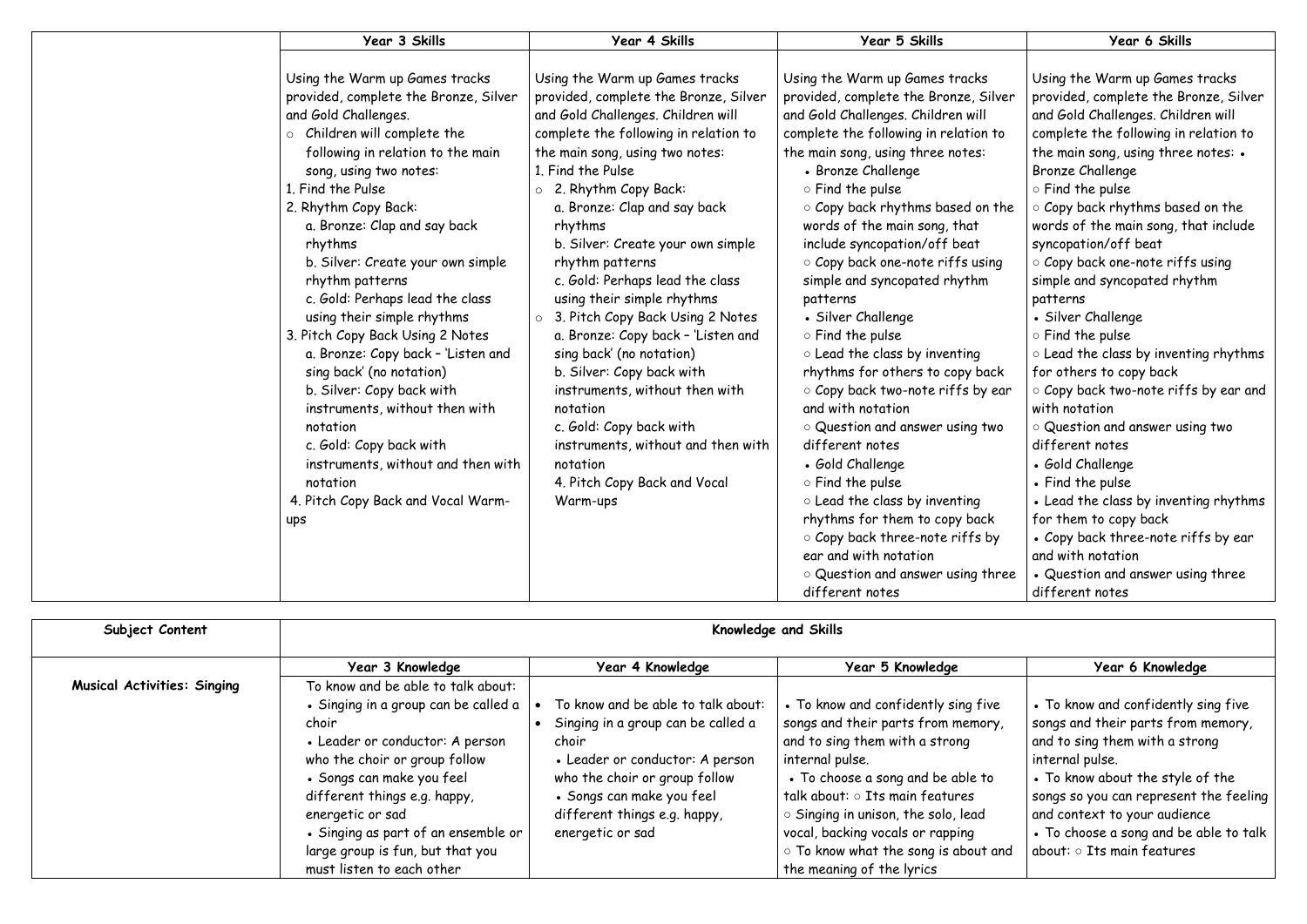| • To know why you must warm up<br>your voice                                                                                                                                                                                                                                                            | • Singing as part of an ensemble or<br>large group is fun, but that you<br>must listen to each other<br>• Texture: How a solo singer<br>makes a thinner texture than a<br>large group                                                                                                                    | o To know and explain the importance<br>of warming up your voice                                                                                                                                                                                                                                                                                                                                     | Singing in unison, the solo, lead<br>vocal, backing vocals or rapping<br>o To know what the song is about and<br>the meaning of the lyrics<br>o To know and explain the importance<br>of warming up your voice                                                                                                         |
|---------------------------------------------------------------------------------------------------------------------------------------------------------------------------------------------------------------------------------------------------------------------------------------------------------|----------------------------------------------------------------------------------------------------------------------------------------------------------------------------------------------------------------------------------------------------------------------------------------------------------|------------------------------------------------------------------------------------------------------------------------------------------------------------------------------------------------------------------------------------------------------------------------------------------------------------------------------------------------------------------------------------------------------|------------------------------------------------------------------------------------------------------------------------------------------------------------------------------------------------------------------------------------------------------------------------------------------------------------------------|
|                                                                                                                                                                                                                                                                                                         | • To know why you must warm up<br>your voice                                                                                                                                                                                                                                                             |                                                                                                                                                                                                                                                                                                                                                                                                      |                                                                                                                                                                                                                                                                                                                        |
| Year 3 Skills                                                                                                                                                                                                                                                                                           | Year 4 Skills                                                                                                                                                                                                                                                                                            | Year 5 Skills                                                                                                                                                                                                                                                                                                                                                                                        | Year 6 Skills                                                                                                                                                                                                                                                                                                          |
| To sing in unison and in simple two-<br>$\circ$<br>parts.<br>• To demonstrate a good singing<br>posture.<br>• To follow a leader when singing.<br>• To enjoy exploring singing solo.<br>• To sing with awareness of being<br>'in tune'. . To have an awareness of<br>the pulse internally when singing. | • To sing in unison and in simple<br>two-parts. • To demonstrate a<br>good singing posture.<br>• To follow a leader when singing.<br>• To enjoy exploring singing solo.<br>• To sing with awareness of being<br>'in tune'. • To rejoin the song if<br>lost.<br>• To listen to the group when<br>singing. | • To sing in unison and to sing backing<br>vocals. • To enjoy exploring singing<br>solo. To listen to the group when<br>singing.<br>• To demonstrate a good singing<br>posture. • To follow a leader when<br>singing.<br>• To experience rapping and solo<br>singing.<br>• To listen to each other and be<br>aware of how you fit into the group.<br>• To sing with awareness of being 'in<br>tune'. | • To sing in unison and to sing backing<br>vocals.<br>• To demonstrate a good singing<br>posture.<br>• To follow a leader when singing.<br>• To experience rapping and solo<br>singing.<br>• To listen to each other and be<br>aware of how you fit into the group.<br>• To sing with awareness of being 'in<br>tune'. |

| Subject Content                    | <b>Knowledge and Skills</b>          |                                        |                                        |                                          |
|------------------------------------|--------------------------------------|----------------------------------------|----------------------------------------|------------------------------------------|
|                                    | Year 3 Knowledge                     | Year 4 Knowledge                       | Year 5 Knowledge                       | Year 6 Knowledge                         |
|                                    | To know and be able to talk about:   | To know and be able to talk about:     | To know and be able to talk about:     | To know and be able to talk about:       |
| <b>Musical Activities: Playing</b> | • The instruments used in class (a   | • The instruments used in class (a     | • Different ways of writing music      | • Different ways of writing music        |
| <b>Instruments</b>                 | glockenspiel, a recorder)            | glockenspiel, recorder or xylophone)   | down - e.g. staff notation, symbols    | down - e.g. staff notation, symbols      |
|                                    |                                      | • Other instruments they might play    | The notes $C, D, E, F, G, A, B + C$ on | • The notes $C, D, E, F, G, A, B + C$ on |
|                                    |                                      | or be played in a band or orchestra or | the treble stave                       | the treble stave                         |
|                                    |                                      | by their friends                       | • The instruments they might play or   | • The instruments they might play or     |
|                                    |                                      |                                        | be played in a band or orchestra or by | be played in a band or orchestra or by   |
|                                    |                                      |                                        | their friends                          | their friends                            |
|                                    | Year 3 Skills                        | Year 4 Skills                          | Year 5 Skills                          | Year 6 Skills                            |
|                                    | • To treat instruments carefully and | • To treat instruments carefully and   | . Play a musical instrument with the   | . Play a musical instrument with the     |
|                                    | with respect.                        | with respect.                          | correct technique within the context   | correct technique within the context     |
|                                    | . Play any one, or all of four,      | . Play any one, or all four,           | of the Unit song.                      | of the Unit song.                        |
|                                    | differentiated parts on a tuned      | differentiated parts on a tuned        | • Select and learn an instrumental     | • Select and learn an instrumental       |
|                                    | instrument - a one-note, simple or   | instrument - a one-note, simple or     | part that matches their musical        | part that matches their musical          |
|                                    | medium part or the melody of the     | medium part or the melody of the       | challenge, using one of the            | challenge, using one of the              |
|                                    | song) from memory or using notation. | song from memory or using notation.    | differentiated parts - a one-note,     | differentiated parts - a one-note,       |
|                                    | • To rehearse and perform their part | • To rehearse and perform their part   | simple or medium part or the melody    | simple or medium part or the melody      |
|                                    | within the context of the Unit song. | within the context of the Unit song.   | of the song from memory or using       | of the song from memory or using         |
|                                    |                                      |                                        | notation.                              | notation.                                |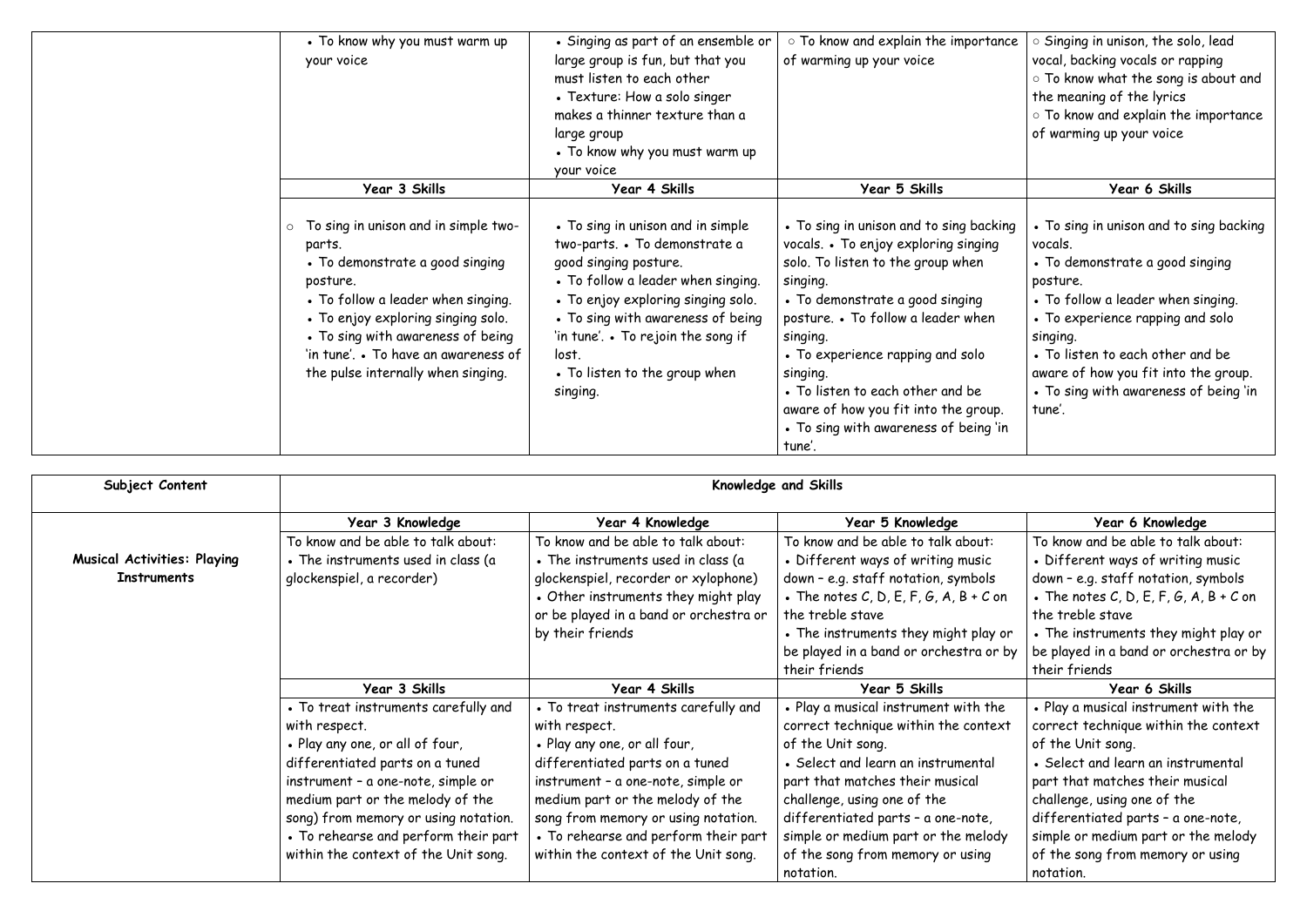| • To listen to and follow musical | • To listen to and follow musical                                                     | • To rehearse and perform their part                  | • To rehearse and perform their part |
|-----------------------------------|---------------------------------------------------------------------------------------|-------------------------------------------------------|--------------------------------------|
| instructions from a leader.       | $\mid$ instructions from a leader.                                                    | within the context of the Unit song.                  | within the context of the Unit song. |
|                                   | $\bullet$ To experience leading the playing by $\mid$ To listen to and follow musical |                                                       | • To listen to and follow musical    |
|                                   | I making sure everyone plays in the                                                   | instructions from a leader.                           | instructions from a leader.          |
|                                   | playing section of the song                                                           | $\overline{\phantom{a}}$ To lead a rehearsal session. | • To lead a rehearsal session.       |

| Subject Content                          | Knowledge and Skills                                                                                                                                                                                                                                                                                                                                                                                                                                                             |                                                                                                                                                                                                                                                                                                                                                                                                                                                                                                                                                                                          |                                                                                                                                                                                                                                                                                                                                                                                                                                                                                                                                                                                                                                                 |                                                                                                                                                                                                                                                                                                                                                                                                                                                                                                                                                                                                                                                                      |  |
|------------------------------------------|----------------------------------------------------------------------------------------------------------------------------------------------------------------------------------------------------------------------------------------------------------------------------------------------------------------------------------------------------------------------------------------------------------------------------------------------------------------------------------|------------------------------------------------------------------------------------------------------------------------------------------------------------------------------------------------------------------------------------------------------------------------------------------------------------------------------------------------------------------------------------------------------------------------------------------------------------------------------------------------------------------------------------------------------------------------------------------|-------------------------------------------------------------------------------------------------------------------------------------------------------------------------------------------------------------------------------------------------------------------------------------------------------------------------------------------------------------------------------------------------------------------------------------------------------------------------------------------------------------------------------------------------------------------------------------------------------------------------------------------------|----------------------------------------------------------------------------------------------------------------------------------------------------------------------------------------------------------------------------------------------------------------------------------------------------------------------------------------------------------------------------------------------------------------------------------------------------------------------------------------------------------------------------------------------------------------------------------------------------------------------------------------------------------------------|--|
|                                          |                                                                                                                                                                                                                                                                                                                                                                                                                                                                                  |                                                                                                                                                                                                                                                                                                                                                                                                                                                                                                                                                                                          |                                                                                                                                                                                                                                                                                                                                                                                                                                                                                                                                                                                                                                                 |                                                                                                                                                                                                                                                                                                                                                                                                                                                                                                                                                                                                                                                                      |  |
| <b>Musical Activities: Improvisation</b> | Year 3 Knowledge<br>To know and be able to talk about<br>improvisation:<br>• Improvisation is making up your own<br>tunes on the spot<br>• When someone improvises, they<br>make up their own tune that has never<br>been heard before. It is not written<br>down and belongs to them<br>• To know that using one or two notes<br>confidently is better than using five<br>• To know that if you improvise using<br>the notes you are given, you cannot<br>make a mistake        | Year 4 Knowledge<br>To know and be able to talk about<br>improvisation:<br>• Improvisation is making up your own<br>tunes on the spot<br>• When someone improvises, they<br>make up their own tune that has never<br>been heard before. It is not written<br>down and belongs to them.<br>• To know that using one or two notes<br>confidently is better than using five<br>• To know that if you improvise using<br>the notes you are given, you cannot<br>make a mistake<br>• To know that you can use some of<br>the riffs you have heard in the<br>Challenges in your improvisations | Year 5 Knowledge<br>To know and be able to talk about<br>improvisation:<br>• Improvisation is making up your own<br>tunes on the spot<br>• When someone improvises, they<br>make up their own tune that has never<br>been heard before. It is not written<br>down and belongs to them.<br>• To know that using one or two notes<br>confidently is better than using five<br>• To know that if you improvise using<br>the notes you are given, you cannot<br>make a mistake<br>• To know that you can use some of<br>the riffs you have heard in the<br>Challenges in your improvisations<br>• To know three well-known<br>improvising musicians | Year 6 Knowledge<br>To know and be able to talk about<br>improvisation:<br>• Improvisation is making up your own<br>tunes on the spot<br>• When someone improvises, they<br>make up their own tune that has never<br>been heard before. It is not written<br>down and belongs to them.<br>• To know that using one, two or<br>three notes confidently is better than<br>using five<br>• To know that if you improvise using<br>the notes you are given, you cannot<br>make a mistake<br>. To know that you can use some of<br>the riffs and licks you have learnt in<br>the Challenges in your improvisations<br>• To know three well-known<br>improvising musicians |  |
|                                          | Year 3 Skills                                                                                                                                                                                                                                                                                                                                                                                                                                                                    | Year 4 Skills                                                                                                                                                                                                                                                                                                                                                                                                                                                                                                                                                                            | Year 5 Skills                                                                                                                                                                                                                                                                                                                                                                                                                                                                                                                                                                                                                                   | Year 6 Skills                                                                                                                                                                                                                                                                                                                                                                                                                                                                                                                                                                                                                                                        |  |
|                                          | Improvise using instruments in the<br>context of the song they are learning<br>to perform. Using the improvisation<br>tracks provided, children will<br>complete the Bronze, Silver or Gold<br>Challenges:<br>• Bronze Challenge:<br>$\circ$ Copy Back - Listen and sing back<br>$\circ$ Play and Improvise - Using<br>instruments, listen and play your own<br>answer using one note.<br>o Improvise! - Take it in turns to<br>improvise using one note.<br>• Silver Challenge: | Improvise using instruments in the<br>context of a song they are learning to<br>perform. Use the improvisation tracks<br>provided and improvise using the<br>Bronze, Silver or Gold Challenges.<br>• Bronze Challenge:<br>$\circ$<br>O Copy Back - Listen and sing back<br>melodic patterns<br>o Play and Improvise - Using<br>instruments, listen and play your<br>own answer using one note.<br>o Improvise! - Take it in turns to<br>improvise using one note.<br>• Silver Challenge:                                                                                                 | Improvise using instruments in the<br>context of a song to be performed.<br>Use the improvisation tracks provided<br>and improvise using the Bronze, Silver<br>or Gold Challenges.<br>1. Play and Copy Back<br>$\circ$ Bronze - Copy back using<br>instruments. Use one note.<br>$\circ$ Silver - Copy back using<br>instruments. Use the two notes.<br>$\circ$ Gold - Copy back using instruments.<br>Use the three notes.<br>2. Play and Improvise You will be using<br>up to three notes:                                                                                                                                                    | Improvise using instruments in the<br>context of a song to be performed.<br>Use the improvisation tracks provided<br>and improvise using the Bronze, Silver<br>or Gold Challenges.<br>1. Play and Copy Back $\circ$ Bronze - Copy<br>back using instruments. Use one note.<br>$\circ$ Silver - Copy back using<br>instruments. Use the two notes.<br>$\circ$ Gold - Copy back using instruments.<br>Use the three notes.<br>2. Play and Improvise You will be using<br>up to three notes:                                                                                                                                                                            |  |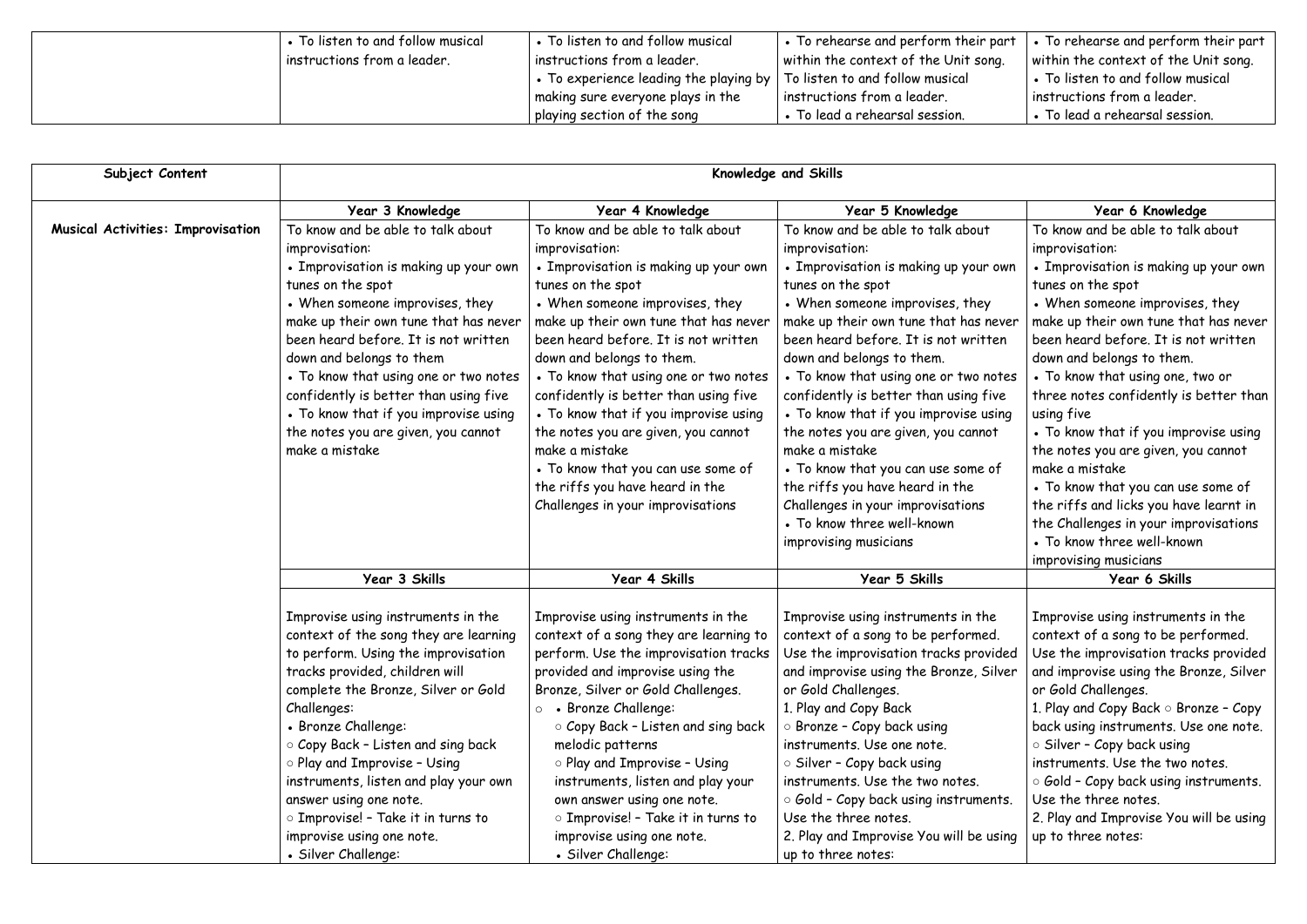| Sing, Play and Copy Back - Listen         | Sing, Play and Copy Back - Listen   | Bronze - Question and Answer using          | <b>Bronze - Question and Answer using</b>   |
|-------------------------------------------|-------------------------------------|---------------------------------------------|---------------------------------------------|
| and copy back using instruments, using    | and copy back using instruments,    | instruments. Use one note in your           | instruments. Use one note in your           |
| two different notes.                      | using two different notes.          | answer. $\circ$ Silver - Question and       | answer.                                     |
| o Play and Improvise - Using your         | o Play and Improvise - Using your   | Answer using instruments. Use two           | o Silver - Question and Answer using        |
| instruments, listen and play your own     | instruments, listen and play your   | notes in your answer. Always start on       | instruments. Use two notes in your          |
| answer using one or two notes.            | own answer using one or two notes.  | a G.                                        | answer. Always start on a G.                |
| o Improvise! - Take it in turns to        | o Improvise! - Take it in turns to  | $\circ$ Gold - Question and Answer using    | o Gold - Question and Answer using          |
| improvise using one or two notes.         | improvise using one or two notes.   | instruments. Use three notes in your        | instruments. Use three notes in your        |
| • Gold Challenge:                         | • Gold Challenge:                   | answer. Always start on a G.                | answer. Always start on a G.                |
| $\circ$ Sing, Play and Copy Back - Listen | ○ Sing, Play and Copy Back - Listen | 3. Improvisation! You will be using up      | 3. Improvisation! You will be using up      |
| and copy back using instruments, two      | and copy back using instruments,    | to three notes. The notes will be           | to three notes. The notes will be           |
| different notes.                          | two different notes.                | provided on-screen and in the lesson        | provided on-screen and in the lesson        |
| o Play and Improvise - Using your         | • Play and Improvise - Using your   | plan:                                       | plan:                                       |
| instruments, listen and play your own     | instruments, listen and play your   | o Bronze - Improvise using one note.        | O Bronze - Improvise using one note.        |
| answer using two different notes.         | own answer using two different      | o Silver - Improvise using two notes.       | o Silver - Improvise using two notes.       |
| o Improvise! - Take it in turns to        | notes.                              | $\circ$ Gold - Improvise using three notes. | $\circ$ Gold - Improvise using three notes. |
| improvise using three different notes.    | o Improvise! - Take it in turns to  | Classroom Jazz 2 - Improvise with a         | Classroom Jazz 2 - Improvise with a         |
|                                           | improvise using three different     | feeling for the style of Bossa Nova         | feeling for the style of Bossa Nova         |
|                                           | notes.                              | and Swing using the notes $D, E, G, A +$    | and Swing using the notes D, E, G, A +      |
|                                           |                                     | B (pentatonic scale/a five-note             | B (pentatonic scale/a five-note             |
|                                           |                                     | pattern)                                    | pattern)                                    |

| Subject Content                        | <b>Knowledge and Skills</b>                                                                                                                                                                                                                                                                |                                                                                                                                                                                                                                                                                            |                                                                                                                                                                                                                                                                                                                                                                                                            |                                                                                                                                                                                                                                                                                                                                                                                                            |
|----------------------------------------|--------------------------------------------------------------------------------------------------------------------------------------------------------------------------------------------------------------------------------------------------------------------------------------------|--------------------------------------------------------------------------------------------------------------------------------------------------------------------------------------------------------------------------------------------------------------------------------------------|------------------------------------------------------------------------------------------------------------------------------------------------------------------------------------------------------------------------------------------------------------------------------------------------------------------------------------------------------------------------------------------------------------|------------------------------------------------------------------------------------------------------------------------------------------------------------------------------------------------------------------------------------------------------------------------------------------------------------------------------------------------------------------------------------------------------------|
|                                        | Year 3 Knowledge                                                                                                                                                                                                                                                                           | Year 4 Knowledge                                                                                                                                                                                                                                                                           | Year 5 Knowledge                                                                                                                                                                                                                                                                                                                                                                                           | Year 6 Knowledge                                                                                                                                                                                                                                                                                                                                                                                           |
| <b>Musical Activities: Composition</b> | To know and be able to talk about:<br>• A composition: music that is created<br>by you and kept in some way. It's like<br>writing a story. It can be played or<br>performed again to your friends.<br>• Different ways of recording<br>compositions (letter names, symbols,<br>audio etc.) | To know and be able to talk about:<br>• A composition: music that is created<br>by you and kept in some way. It's like<br>writing a story. It can be played or<br>performed again to your friends.<br>• Different ways of recording<br>compositions (letter names, symbols,<br>audio etc.) | To know and be able to talk about:<br>• A composition: music that is created<br>by you and kept in some way. It's like<br>writing a story. It can be played or<br>performed again to your friends.<br>• A composition has pulse, rhythm and<br>pitch that work together and are<br>shaped by tempo, dynamics, texture<br>and structure<br>• Notation: recognise the connection<br>between sound and symbol | To know and be able to talk about:<br>• A composition: music that is created<br>by you and kept in some way. It's like<br>writing a story. It can be played or<br>performed again to your friends.<br>• A composition has pulse, rhythm and<br>pitch that work together and are<br>shaped by tempo, dynamics, texture<br>and structure<br>• Notation: recognise the connection<br>between sound and symbol |
|                                        | Year 3 Skills                                                                                                                                                                                                                                                                              | Year 4 Skills                                                                                                                                                                                                                                                                              | Year 5 Skills                                                                                                                                                                                                                                                                                                                                                                                              | Year 6 Skills                                                                                                                                                                                                                                                                                                                                                                                              |
|                                        | Help create at least one simple<br>melody using one, three or five<br>different notes.<br>• Plan and create a section of<br>music that can be performed<br>within the context of the unit<br>song.                                                                                         | Help create at least one simple<br>melody using one, three or all five<br>different notes.<br>• Plan and create a section of<br>music that can be performed<br>within the context of the unit<br>song.                                                                                     | • Create simple melodies using up to<br>five different notes and simple<br>rhythms that work musically with the<br>style of the Unit song.<br>• Explain the keynote or home note<br>and the structure of the melody.                                                                                                                                                                                       | • Create simple melodies using up to<br>five different notes and simple<br>rhythms that work musically with the<br>style of the Unit song.<br>• Explain the keynote or home note<br>and the structure of the melody.                                                                                                                                                                                       |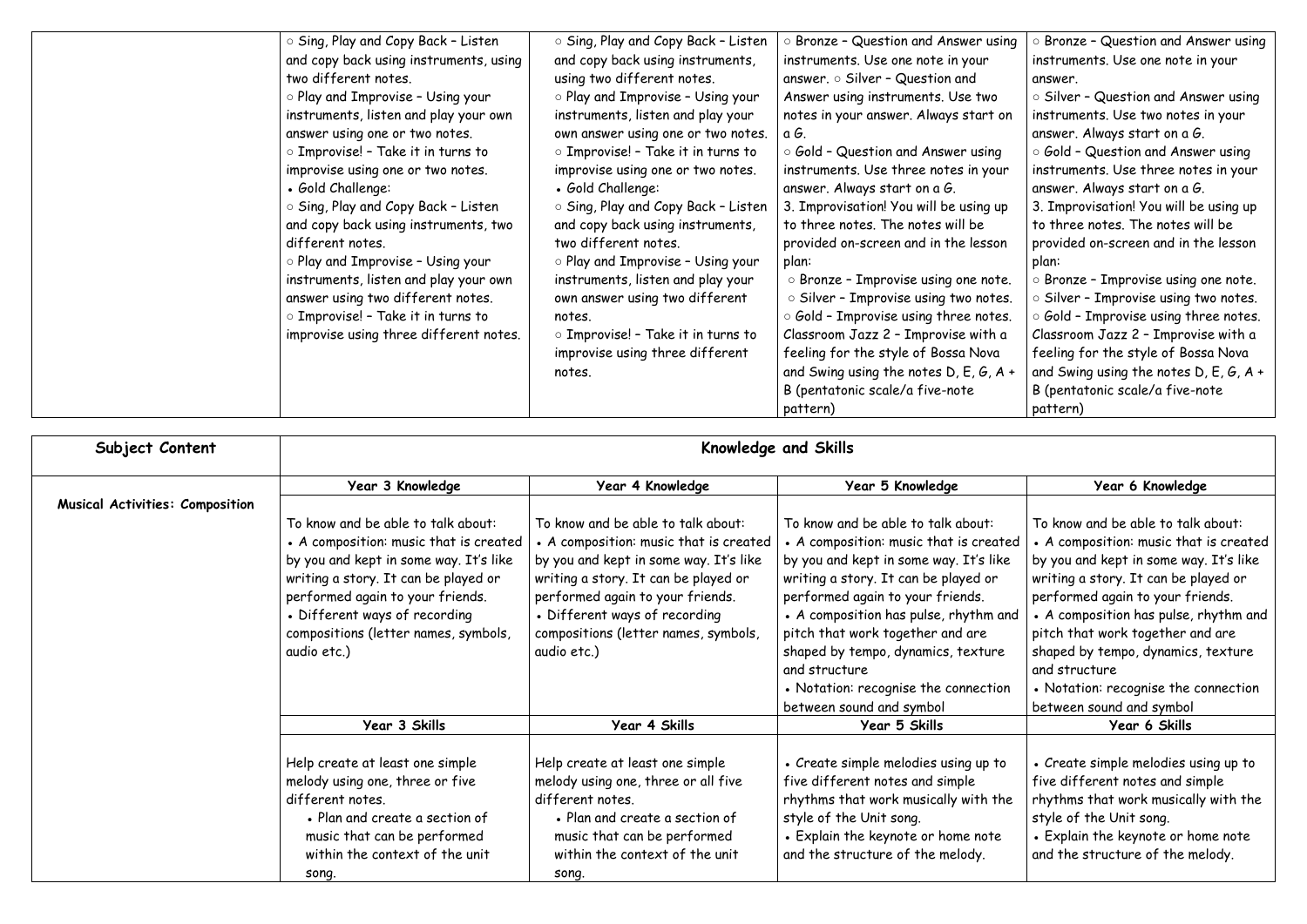| • Talk about how it was created.   | . Talk about how it was created.   | • Listen to and reflect upon the    | • Listen to and reflect upon the    |
|------------------------------------|------------------------------------|-------------------------------------|-------------------------------------|
| • Listen to and reflect upon the   | • Listen to and reflect upon the   | developing composition and make     | developing composition and make     |
| developing composition and make    | developing composition and make    | musical decisions about how the     | musical decisions about how the     |
| musical decisions about pulse,     | musical decisions about pulse,     | melody connects with the song.      | melody connects with the song.      |
| rhythm, pitch, dynamics and tempo. | rhythm, pitch, dynamics and tempo. | • Record the composition in any way | • Record the composition in any way |
| • Record the composition in any    | • Record the composition in any    | appropriate that recognises the     | appropriate that recognises the     |
| way appropriate that recognises    | way appropriate that recognises    | connection between sound and symbol | connection between sound and symbol |
| the connection between sound and   | the connection between sound and   | (e.g. graphic/pictorial notation).  | (e.g. graphic/pictorial notation).  |
| symbol (e.g. graphic/pictorial     | symbol (e.g. graphic/pictorial     |                                     |                                     |
| notation).                         | notation).                         |                                     |                                     |

| Subject Content |                                                                                                                                                                                                                                                                                                                                                                                                                                                                                                                                                                                                                       |                                                                                                                                                                                                                                                                                                                                                                                                                                                                                                                                                                                                                       | Knowledge and Skills                                                                                                                                                                                                                                                                                                                                                                                                                                                                                                                                                                                                    |                                                                                                                                                                                                                                                                                                                                                                                                                                                                                                                                                                                                                       |
|-----------------|-----------------------------------------------------------------------------------------------------------------------------------------------------------------------------------------------------------------------------------------------------------------------------------------------------------------------------------------------------------------------------------------------------------------------------------------------------------------------------------------------------------------------------------------------------------------------------------------------------------------------|-----------------------------------------------------------------------------------------------------------------------------------------------------------------------------------------------------------------------------------------------------------------------------------------------------------------------------------------------------------------------------------------------------------------------------------------------------------------------------------------------------------------------------------------------------------------------------------------------------------------------|-------------------------------------------------------------------------------------------------------------------------------------------------------------------------------------------------------------------------------------------------------------------------------------------------------------------------------------------------------------------------------------------------------------------------------------------------------------------------------------------------------------------------------------------------------------------------------------------------------------------------|-----------------------------------------------------------------------------------------------------------------------------------------------------------------------------------------------------------------------------------------------------------------------------------------------------------------------------------------------------------------------------------------------------------------------------------------------------------------------------------------------------------------------------------------------------------------------------------------------------------------------|
|                 | Year 3 Knowledge                                                                                                                                                                                                                                                                                                                                                                                                                                                                                                                                                                                                      | Year 4 Knowledge                                                                                                                                                                                                                                                                                                                                                                                                                                                                                                                                                                                                      | Year 5 Knowledge                                                                                                                                                                                                                                                                                                                                                                                                                                                                                                                                                                                                        | Year 6 Knowledge                                                                                                                                                                                                                                                                                                                                                                                                                                                                                                                                                                                                      |
| Performance     | To know and be able to talk about:<br>• Performing is sharing music with<br>other people, an audience<br>• A performance doesn't have to<br>be a drama! It can be to one<br>person or to each other<br>• You need to know and have<br>planned everything that will be<br>performed<br>• You must sing or rap the words<br>clearly and play with confidence<br>• A performance can be a special<br>occasion and involve an audience<br>including of people you don't know<br>• It is planned and different for<br>each occasion<br>• It involves communicating<br>feelings, thoughts and ideas about<br>the song/music | To know and be able to talk about:<br>• Performing is sharing music with<br>other people, an audience<br>• A performance doesn't have to<br>be a drama! It can be to one<br>person or to each other<br>• You need to know and have<br>planned everything that will be<br>performed<br>• You must sing or rap the words<br>clearly and play with confidence<br>• A performance can be a special<br>occasion and involve an audience<br>including of people you don't know<br>• It is planned and different for<br>each occasion<br>• It involves communicating<br>feelings, thoughts and ideas about<br>the song/music | To know and be able to talk about:<br>• Performing is sharing music with<br>other people, an audience<br>• A performance doesn't have to be a<br>drama! It can be to one person or to<br>each other<br>• Everything that will be performed<br>must be planned and learned<br>• You must sing or rap the words<br>clearly and play with confidence<br>• A performance can be a special<br>occasion and involve an audience<br>including of people you don't know<br>• It is planned and different for each<br>occasion<br>• A performance involves<br>communicating ideas, thoughts and<br>feelings about the song/music | To know and be able to talk about:<br>• Performing is sharing music with an<br>audience with belief<br>• A performance doesn't have to be a<br>drama! It can be to one person or to<br>each other<br>• Everything that will be performed<br>must be planned and learned<br>• You must sing or rap the words<br>clearly and play with confidence<br>• A performance can be a special<br>occasion and involve an audience<br>including of people you don't know<br>• It is planned and different for each<br>occasion<br>• A performance involves<br>communicating ideas, thoughts and<br>feelings about the song/music |
|                 | Year 3 Skills                                                                                                                                                                                                                                                                                                                                                                                                                                                                                                                                                                                                         | Year 4 Skills                                                                                                                                                                                                                                                                                                                                                                                                                                                                                                                                                                                                         | Year 5 Skills                                                                                                                                                                                                                                                                                                                                                                                                                                                                                                                                                                                                           | Year 6 Skills                                                                                                                                                                                                                                                                                                                                                                                                                                                                                                                                                                                                         |
|                 | • To choose what to perform and<br>create a programme.<br>• To communicate the meaning of<br>the words and clearly articulate<br>them.<br>• To talk about the best place to<br>be when performing and how to<br>stand or sit.<br>• To record the performance and<br>say how they were feeling, what                                                                                                                                                                                                                                                                                                                   | • To choose what to perform and<br>create a programme.<br>• Present a musical performance<br>designed to capture the audience.<br>• To communicate the meaning of<br>the words and clearly articulate<br>them.<br>• To talk about the best place to<br>be when performing and how to<br>stand or sit.                                                                                                                                                                                                                                                                                                                 | • To choose what to perform and<br>create a programme.<br>• To communicate the meaning of the<br>words and clearly articulate them.<br>• To talk about the venue and how to<br>use it to best effect.<br>• To record the performance and<br>compare it to a previous performance.                                                                                                                                                                                                                                                                                                                                       | • To choose what to perform and<br>create a programme.<br>• To communicate the meaning of the<br>words and clearly articulate them.<br>• To talk about the venue and how to<br>use it to best effect.<br>• To record the performance and<br>compare it to a previous performance.                                                                                                                                                                                                                                                                                                                                     |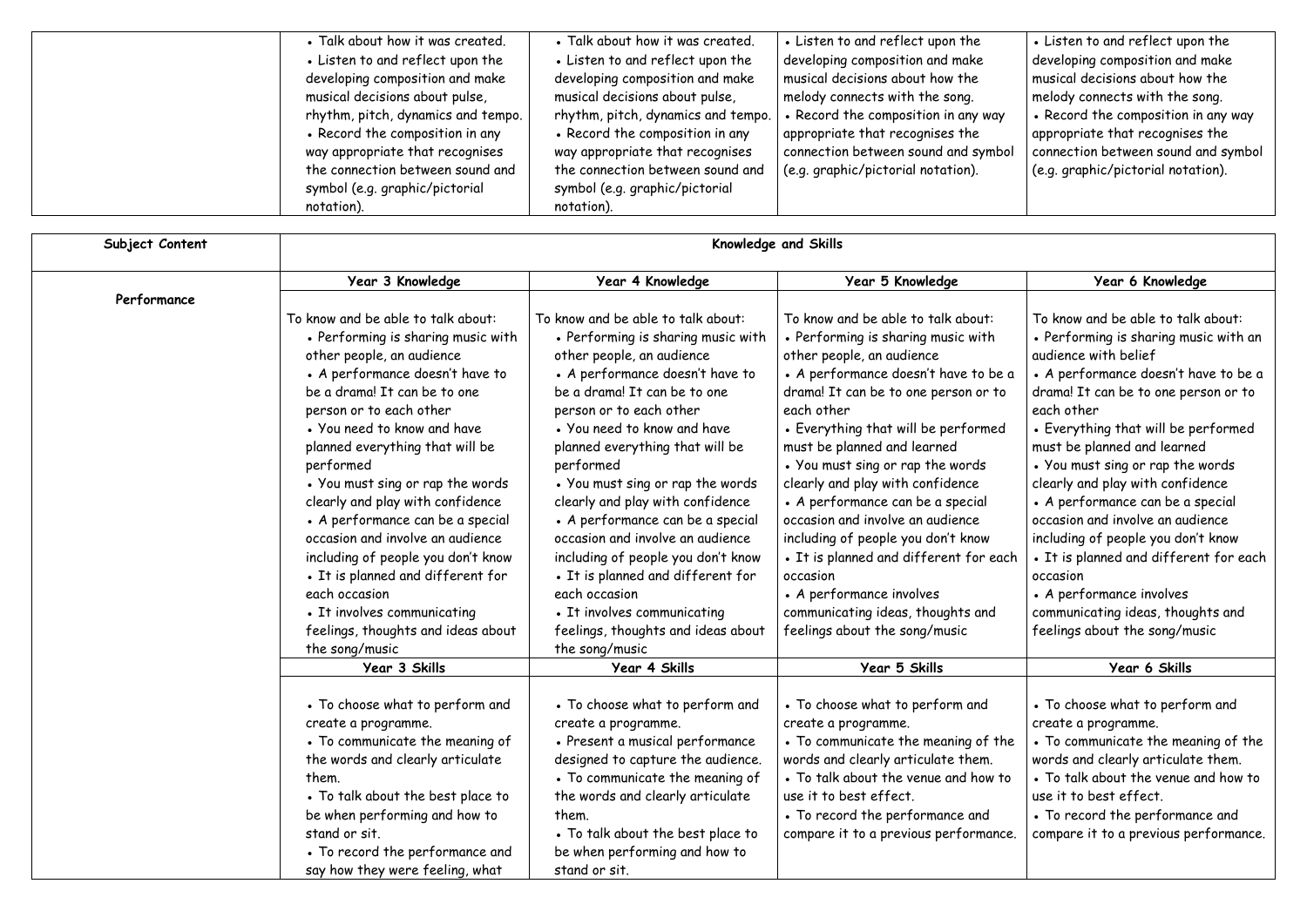| they were pleased with what they | • To record the performance and                           | To discuss and talk musically about  | $\overline{\phantom{a}}$ . To discuss and talk musically about |
|----------------------------------|-----------------------------------------------------------|--------------------------------------|----------------------------------------------------------------|
| would change and why.            | say how they were feeling, what                           | it - "What went well?" and "It would | it - "What went well?" and "It would                           |
|                                  | they were pleased with what they<br>would change and why. | have been even better if?"           |                                                                |

## Progression - Vocabulary

| Subject Content | Vocabulary                               |                                          |                                        |                                          |
|-----------------|------------------------------------------|------------------------------------------|----------------------------------------|------------------------------------------|
|                 | Year 3                                   | Year 4                                   | Year 5                                 | Year 6                                   |
|                 | . Pulse - the regular heartbeat of the   | • Pulse - the regular heartbeat of the   | . Pulse - the regular heartbeat of the | • Pulse - the regular heartbeat of the   |
|                 | music; its steady beat.                  | music; its steady beat.                  | music; its steady beat.                | music; its steady beat.                  |
|                 | • Rhythm - long and short sounds or      | • Rhythm - long and short sounds or      | • Rhythm - long and short sounds or    | • Rhythm - long and short sounds or      |
|                 | patterns that happen over the pulse.     | patterns that happen over the pulse.     | patterns that happen over the pulse.   | patterns that happen over the pulse.     |
|                 | • Pitch - high and low sounds.           | • Pitch - high and low sounds.           | • Pitch - high and low sounds.         | • Pitch - high and low sounds.           |
|                 | • Tempo - the speed of the music;        | • Tempo - the speed of the music;        | • Tempo - the speed of the music;      | • Tempo - the speed of the music;        |
|                 | fast or slow or in-between.              | fast or slow or in-between.              | fast or slow or in-between.            | fast or slow or in-between.              |
|                 | • Dynamics - how loud or quiet the       | • Dynamics - how loud or quiet the       | • Dynamics - how loud or quiet the     | • Dynamics - how loud or quiet the       |
|                 | music is.                                | music is.                                | music is.                              | music is.                                |
|                 | • Timbre - all instruments, including    | • Timbre - all instruments, including    | • Timbre - all instruments, including  | • Timbre - all instruments, including    |
|                 | voices, have a certain sound quality     | voices, have a certain sound quality     | voices, have a certain sound quality   | voices, have a certain sound quality     |
|                 | e.g. the trumpet has a very different    | e.g. the trumpet has a very different    | e.g. the trumpet has a very different  | e.g. the trumpet has a very different    |
|                 | sound quality to the violin. . Texture - | sound quality to the violin. . Texture - | sound quality to the violin. . Texture | sound quality to the violin. . Texture - |
|                 | layers of sound. Layers of sound         | layers of sound. Layers of sound         | layers of sound. Layers of sound       | layers of sound. Layers of sound         |
|                 | working together make music very         | working together make music very         | working together make music very       | working together make music very         |
|                 | interesting to listen to.                | interesting to listen to.                | interesting to listen to.              | interesting to listen to.                |
|                 | • Structure - every piece of music       | • Structure - every piece of music       | • Structure - every piece of music     | • Structure - every piece of music       |
|                 | has a structure e.g. an introduction,    | has a structure e.g. an introduction,    | has a structure e.g. an introduction,  | has a structure e.g. an introduction,    |
|                 | verse and chorus ending.                 | verse and chorus ending.                 | verse and chorus ending.               | verse and chorus ending.                 |
|                 | • Notation - the link between sound      | • Notation - the link between sound      | • Notation - the link between sound    | • Notation - the link between sound      |
|                 | and symbol.                              | and symbol.                              | and symbol.                            | and symbol.                              |
|                 |                                          |                                          |                                        |                                          |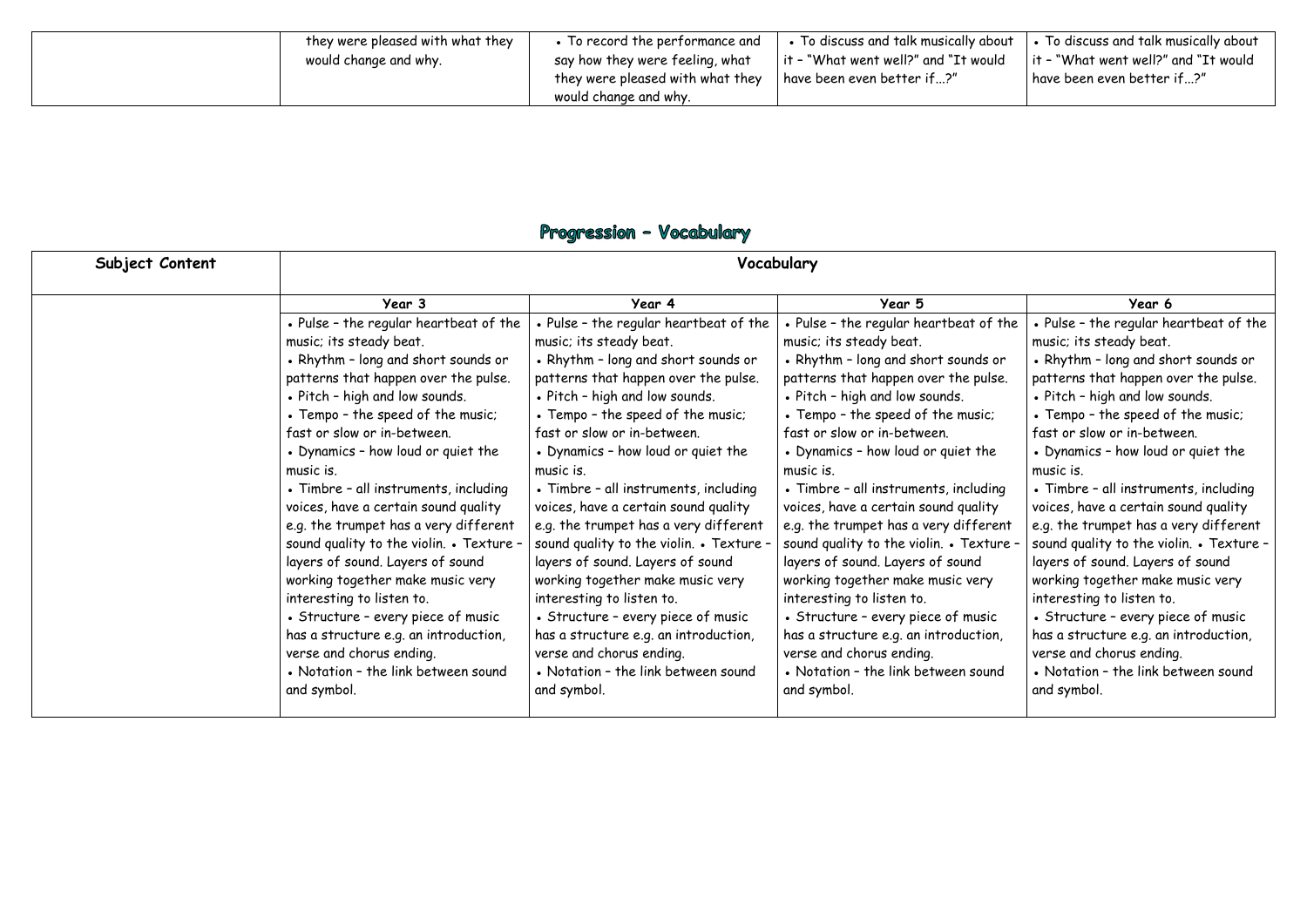# Progression - Curriculum Links

| Subject Content | Curriculum Links                                                                                                                                                                                                                                                                                                                                                                                                                                                                                         |                                                                                                                                                                                                                                                                                                                                                                                                                     |                                                                                                                                                                                                                                                                                                                                                                                                        |                                                                                                                                                                                                                                                                                                                                                                                                                                                                                                                                                                                                                                     |  |
|-----------------|----------------------------------------------------------------------------------------------------------------------------------------------------------------------------------------------------------------------------------------------------------------------------------------------------------------------------------------------------------------------------------------------------------------------------------------------------------------------------------------------------------|---------------------------------------------------------------------------------------------------------------------------------------------------------------------------------------------------------------------------------------------------------------------------------------------------------------------------------------------------------------------------------------------------------------------|--------------------------------------------------------------------------------------------------------------------------------------------------------------------------------------------------------------------------------------------------------------------------------------------------------------------------------------------------------------------------------------------------------|-------------------------------------------------------------------------------------------------------------------------------------------------------------------------------------------------------------------------------------------------------------------------------------------------------------------------------------------------------------------------------------------------------------------------------------------------------------------------------------------------------------------------------------------------------------------------------------------------------------------------------------|--|
|                 | Year 3                                                                                                                                                                                                                                                                                                                                                                                                                                                                                                   | Year 4                                                                                                                                                                                                                                                                                                                                                                                                              | Year 5                                                                                                                                                                                                                                                                                                                                                                                                 | Year 6                                                                                                                                                                                                                                                                                                                                                                                                                                                                                                                                                                                                                              |  |
| Computing       | Sequencing in Music -<br>using Scratch to combine sound<br>commands and order notes in a<br>sequence                                                                                                                                                                                                                                                                                                                                                                                                     | Audio Editing -<br>Use a device to record audio and play<br>back sound, alter and edit digital<br>sounds                                                                                                                                                                                                                                                                                                            | Video Editing -<br>Evaluating and considering sound and<br>sound effects in videos                                                                                                                                                                                                                                                                                                                     |                                                                                                                                                                                                                                                                                                                                                                                                                                                                                                                                                                                                                                     |  |
|                 | Year 3                                                                                                                                                                                                                                                                                                                                                                                                                                                                                                   | Year 4                                                                                                                                                                                                                                                                                                                                                                                                              | Year 5                                                                                                                                                                                                                                                                                                                                                                                                 | Year 6                                                                                                                                                                                                                                                                                                                                                                                                                                                                                                                                                                                                                              |  |
| English         | To listen carefully in a range of<br>different contexts and usually<br>respond appropriately to both adults<br>and their peers.<br>To follow instructions in a range of<br>unfamiliar situations.<br>To recognise when it is needed and<br>ask for specific additional information                                                                                                                                                                                                                       | To listen carefully in a range of<br>different contexts and usually<br>respond appropriately to both adults<br>and their peers.<br>To follow complex directions/multi-<br>step instructions without the need for<br>repetition.<br>To generate relevant questions to                                                                                                                                                | To listen carefully, making timely<br>contributions and asking questions<br>that are responsive to others' ideas<br>and views, e.g. participate in a<br>collaborative project where they listen<br>to the ideas of others and adapt these<br>to meet the needs of the group.<br>To follow complex directions/multi-<br>step instructions without the need for<br>repetition.                           | To make improvements based on<br>constructive feedback on their<br>listening skills.<br>To follow complex directions/multi-<br>step instructions without the need for<br>repetition.<br>To regularly ask relevant questions to<br>extend their understanding and                                                                                                                                                                                                                                                                                                                                                                    |  |
|                 | to clarify instructions.<br>To ask questions that relate to what<br>has been heard or what was<br>presented to them.<br>To begin to offer support for their<br>answers to questions with justifiable<br>reasoning.<br>To use vocabulary that is appropriate<br>to the topic<br>To engage in discussions, making<br>relevant points or asking relevant<br>questions to show they have followed<br>a conversation.<br>To take account of the viewpoints of<br>others when participating in<br>discussions. | ask a specific speaker/audience in<br>response to what has been said.<br>To regularly offer answers that are<br>supported with justifiable reasoning.<br>To adapt their ideas in response to<br>new information.<br>To engage in discussions, making<br>relevant points and ask for specific<br>additional information or viewpoints<br>from other participants.<br>To begin to challenge opinions with<br>respect. | To ask questions which deepen<br>conversations and/or further their<br>knowledge.<br>To understand how to answer<br>questions that require more detailed<br>answers and justification.<br>To engage in longer and sustained<br>discussions about a range of topics.<br>To ask questions, offer suggestions,<br>challenge ideas and give opinions in<br>order to take an active part in<br>discussions. | knowledge.<br>To articulate and justify answers with<br>confidence in a range of situations.<br>To communicate confidently across a<br>range of contexts and to a range of<br>audiences.<br>To articulate and justify arguments<br>and opinions with confidence.<br>To give well-structured descriptions,<br>explanations, presentations and<br>narratives for different purposes,<br>including for expressing feelings.<br>To use spoken language to develop<br>understanding through speculating,<br>hypothesising,<br>imagining and exploring ideas.<br>To make reference back to their<br>original thoughts when their opinions |  |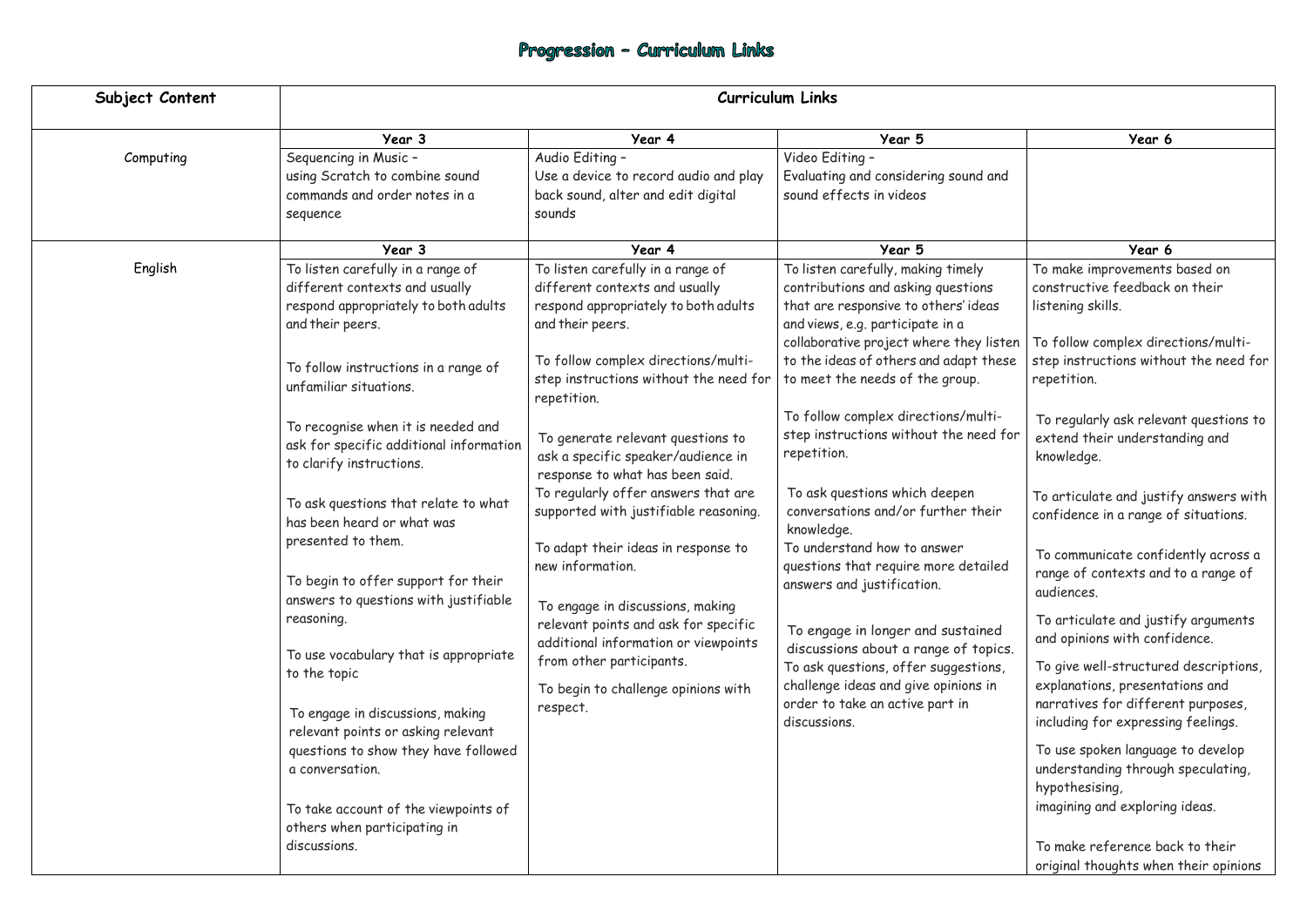|         | Year 3                                                                     | Year 4                                                                     | Year 5                                                             | Year 6                                                             |
|---------|----------------------------------------------------------------------------|----------------------------------------------------------------------------|--------------------------------------------------------------------|--------------------------------------------------------------------|
|         |                                                                            |                                                                            | children.                                                          | women and children.                                                |
|         |                                                                            |                                                                            | the everyday lives of men, women and                               | and the everyday lives of men,                                     |
|         |                                                                            |                                                                            | past, including attitudes, beliefs and                             | past, including attitudes, beliefs                                 |
|         |                                                                            |                                                                            | describe the key features of the                                   | describe the key features of the                                   |
|         |                                                                            |                                                                            | these had on people;                                               | these had on people;                                               |
|         | events and artefacts studied.                                              | events and artefacts studied.                                              | great events and the impact                                        | great events and the impact                                        |
|         | between aspects of history, people,                                        | between aspects of history, people,                                        | - examine causes and results of                                    | - examine causes and results of                                    |
|         | - describe connections and contrasts                                       | - describe connections and contrasts                                       | describing the past;                                               | describing the past;                                               |
|         | and events of the time studied;                                            | and events of the time studied;                                            | such as culture, religious, social,<br>economic and political when | such as culture, religious, social,<br>economic and political when |
|         | - identify key features, aspects                                           | - identify key features, aspects                                           | - use appropriate historical terms                                 | - use appropriate historical terms                                 |
|         | - explain how people and events in<br>the past have influenced life today; | - explain how people and events in<br>the past have influenced life today; | the everyday lives of people;                                      | the everyday lives of people;                                      |
|         | with our life today;                                                       | with our life today;                                                       | contrasts and trends over time in                                  | contrasts and trends over time in                                  |
|         | of people in time studied compared                                         | of people in time studied compared                                         | - identify and note connections,                                   | - identify and note connections,                                   |
|         | - find out about the everyday lives                                        | - find out about the everyday lives                                        | Children can:                                                      | Children can:                                                      |
|         | contrasts and trends over time.                                            | contrasts and trends over time.                                            | contrasts and trends over time.                                    | contrasts and trends over time.                                    |
|         | Children should note connections,                                          | Children should note connections,                                          | Pupils should note connections,                                    | Pupils should note connections,                                    |
|         | they study.                                                                | they study.                                                                | they study.                                                        | they study.                                                        |
|         | within and across the periods                                              | within and across the periods                                              | within and across the periods                                      | within and across the periods                                      |
|         | establishing clear narratives                                              | establishing clear narratives                                              | establishing clear narratives                                      | establishing clear narratives                                      |
|         | British, local and world history,                                          | British, local and world history,                                          | British, local and world history,                                  | British, local and world history,                                  |
|         | a chronologically secure<br>knowledge and understanding of                 | a chronologically secure<br>knowledge and understanding of                 | a chronologically secure<br>knowledge and understanding of         | a chronologically secure<br>knowledge and understanding of         |
| History | Pupils should continue to develop                                          | Pupils should continue to develop                                          | Pupils should continue to develop                                  | Pupils should continue to develop                                  |
|         | Year 3                                                                     | Year 4                                                                     | Year 5                                                             | Year 6                                                             |
|         |                                                                            |                                                                            |                                                                    |                                                                    |
|         |                                                                            |                                                                            |                                                                    | when other participant(s) do not<br>understand.                    |
|         |                                                                            |                                                                            |                                                                    | To offer an alternative explanation                                |
|         |                                                                            |                                                                            |                                                                    | contributions of others.                                           |
|         |                                                                            |                                                                            |                                                                    | interpretations and building on the                                |
|         |                                                                            |                                                                            |                                                                    | viewpoints, adding their own                                       |
|         |                                                                            |                                                                            |                                                                    | To consider and evaluate different                                 |
|         |                                                                            |                                                                            |                                                                    | comments with confidence.                                          |
|         |                                                                            |                                                                            |                                                                    | initiating and responding to                                       |
|         |                                                                            |                                                                            |                                                                    | conversations, staying on topic and                                |
|         |                                                                            |                                                                            |                                                                    | To maintain attention and participate<br>actively in collaborative |
|         |                                                                            |                                                                            |                                                                    |                                                                    |
|         |                                                                            |                                                                            |                                                                    | their change of focus.                                             |
|         |                                                                            |                                                                            |                                                                    | have changed and give reasons for                                  |
|         |                                                                            |                                                                            |                                                                    |                                                                    |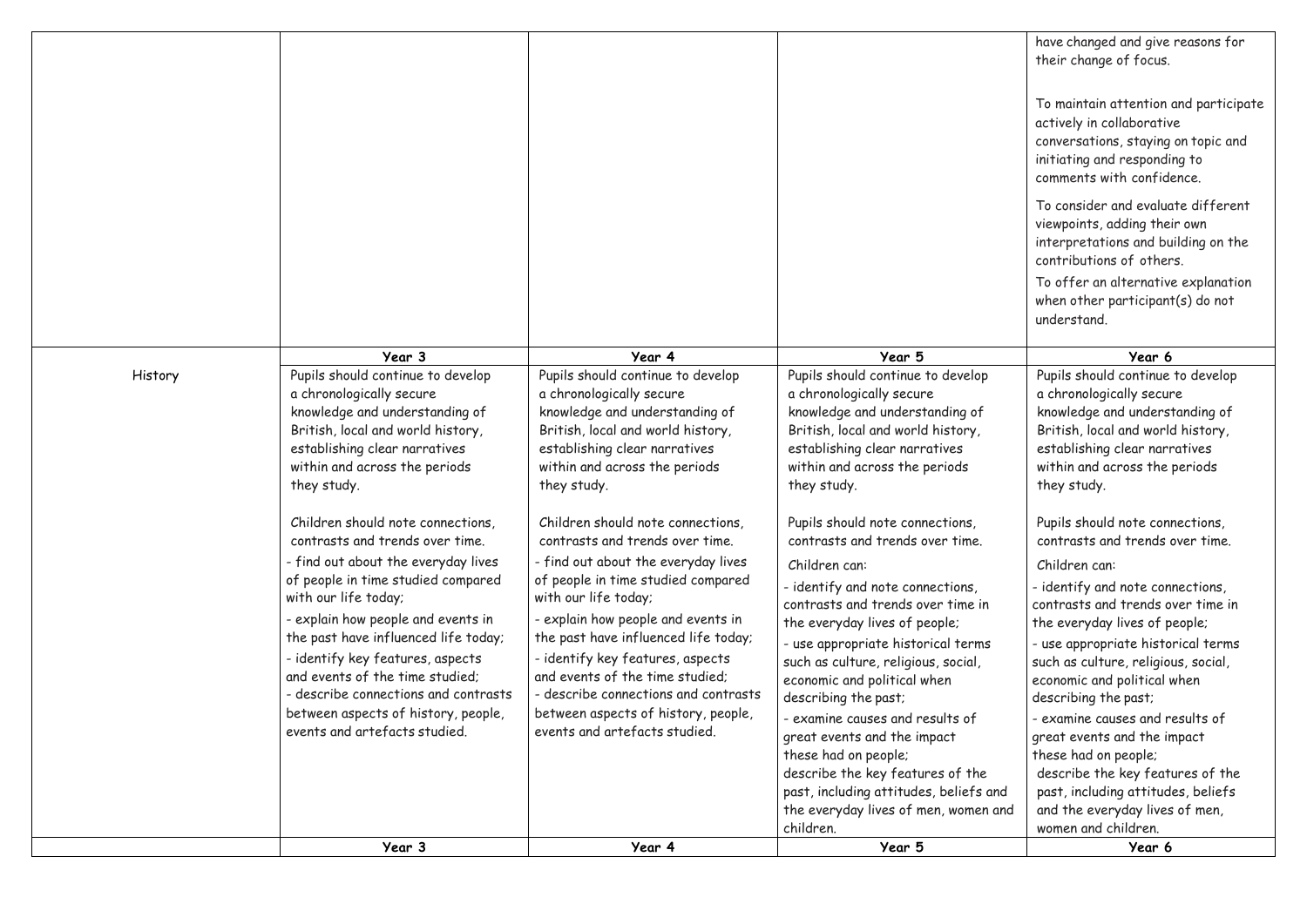| Latin       | The children learn a Latin song as a<br>different way to access the new<br>vocabulary.                                                                                                                                                                                                                                                                                                                                                                                                                                                                                                                                                                                                                                                         | The children learn a Latin song as a<br>different way to access the new<br>vocabulary.                                                                                                                                                                                                                                                                                                                                                                                                                                                                                                                                                                                                                                                                                                                                                                                                                                                                                                                                                                                                                                       | The children learn a Latin song as a<br>different way to access the new<br>vocabulary.                                                                                                                                                                                                                                                                                                                                                                                                                                                                                                                                                                                                                                                                                                                                                                                                                                                            | The children learn a Latin song as a<br>different way to access the new<br>vocabulary.                                                                                                                                                                                                                                                                                                                                                                                                                                                                                                                                                                                                                                                                                                                                                                                                                                                                                                                 |
|-------------|------------------------------------------------------------------------------------------------------------------------------------------------------------------------------------------------------------------------------------------------------------------------------------------------------------------------------------------------------------------------------------------------------------------------------------------------------------------------------------------------------------------------------------------------------------------------------------------------------------------------------------------------------------------------------------------------------------------------------------------------|------------------------------------------------------------------------------------------------------------------------------------------------------------------------------------------------------------------------------------------------------------------------------------------------------------------------------------------------------------------------------------------------------------------------------------------------------------------------------------------------------------------------------------------------------------------------------------------------------------------------------------------------------------------------------------------------------------------------------------------------------------------------------------------------------------------------------------------------------------------------------------------------------------------------------------------------------------------------------------------------------------------------------------------------------------------------------------------------------------------------------|---------------------------------------------------------------------------------------------------------------------------------------------------------------------------------------------------------------------------------------------------------------------------------------------------------------------------------------------------------------------------------------------------------------------------------------------------------------------------------------------------------------------------------------------------------------------------------------------------------------------------------------------------------------------------------------------------------------------------------------------------------------------------------------------------------------------------------------------------------------------------------------------------------------------------------------------------|--------------------------------------------------------------------------------------------------------------------------------------------------------------------------------------------------------------------------------------------------------------------------------------------------------------------------------------------------------------------------------------------------------------------------------------------------------------------------------------------------------------------------------------------------------------------------------------------------------------------------------------------------------------------------------------------------------------------------------------------------------------------------------------------------------------------------------------------------------------------------------------------------------------------------------------------------------------------------------------------------------|
|             | Year 3                                                                                                                                                                                                                                                                                                                                                                                                                                                                                                                                                                                                                                                                                                                                         | Year 4                                                                                                                                                                                                                                                                                                                                                                                                                                                                                                                                                                                                                                                                                                                                                                                                                                                                                                                                                                                                                                                                                                                       | Year 5                                                                                                                                                                                                                                                                                                                                                                                                                                                                                                                                                                                                                                                                                                                                                                                                                                                                                                                                            | Year 6                                                                                                                                                                                                                                                                                                                                                                                                                                                                                                                                                                                                                                                                                                                                                                                                                                                                                                                                                                                                 |
| Mathematics | Listen and Appraise<br>• Any musical dimensions<br>featured in the song, and where<br>they are used (texture,<br>dynamics, tempo, rhythm and<br>pitch)<br>Identify the main sections of<br>the song (introduction, verse,<br>chorus etc.)<br>• To confidently identify and<br>move to the pulse.<br>To take it in turn to discuss<br>how the song makes them feel.<br>Listen carefully and<br>respectfully to other people's<br>thoughts about the music<br><b>Musical Activities: Games</b><br>• Know how to find and<br>demonstrate the pulse.<br>Know the difference between<br>pulse and rhythm.<br>• Know how pulse, rhythm and<br>pitch work together to create a<br>song.<br>Know that every piece of music<br>has a pulse/steady beat. | Listen and Appraise<br>• Some of the style indicators of<br>that song (musical<br>characteristics that give the<br>song its style)<br>• Any musical dimensions<br>featured in the song and where<br>they are used (texture,<br>dynamics, tempo, rhythm and<br>pitch)<br>Identify the main sections of<br>the song (introduction, verse,<br>chorus etc.)<br>To confidently identify and<br>move to the pulse.<br>To talk about the musical<br>dimensions e.g. if the song gets<br>louder in the chorus (dynamics).<br>Talk about the music and how it<br>makes them feel.<br>Listen carefully and<br>respectfully to other people's<br>thoughts about the music.<br>When you talk try to use<br>musical words.<br><b>Musical Activities: Games</b><br>Know and be able to talk about:<br>How pulse, rhythm and pitch<br>work together<br>$\circ$ Pulse: Finding the pulse - the<br>heartbeat of the music<br>Rhythm: the long and short<br>patterns over the pulse<br>$\circ$ Know the difference between<br>pulse and rhythm<br>$\circ$ Pitch: High and low sounds that<br>create melodies<br>How to keep the internal pulse | Listen and Appraise<br>• Some of the style indicators of<br>the songs (musical<br>characteristics that give the<br>songs their style)<br>Any musical dimensions<br>featured in the songs and<br>where they are used (texture,<br>dynamics, tempo, rhythm and<br>pitch)<br>Identify the main sections of<br>the songs (intro, verse, chorus<br>etc.<br>To identify and move to the<br>pulse with ease.<br>• To think about the message of<br>songs.<br>• Listen carefully and<br>respectfully to other people's<br>thoughts about the music.<br>When you talk try to use<br>musical words.<br>• To talk about the musical<br>dimensions<br>Talk about the music and how it<br>makes you feel.<br><b>Musical Activities: Games</b><br>• Know and be able to talk about:<br>$\circ$ How pulse, rhythm, pitch,<br>tempo, dynamics, texture and<br>structure work together and<br>how they connect in a song<br>$\circ$ How to keep the internal pulse | Listen and Appraise<br>The style indicators of the<br>songs (musical characteristics<br>that give the songs their style)<br>Any musical dimensions<br>featured in the songs and<br>where they are used (texture,<br>dynamics, tempo, rhythm, pitch<br>and timbre)<br>Identify the structure of the<br>songs (intro, verse, chorus etc.)<br>To identify and move to the<br>pulse with ease.<br>To think about the message of<br>songs.<br>Listen carefully and<br>$\bullet$<br>respectfully to other people's<br>thoughts about the music.<br>Use musical words when talking<br>about the songs.<br>To talk about the musical<br>dimensions.<br>Talk about the music and how it<br>makes you feel, using musical<br>language to describe the music.<br><b>Musical Activities: Games</b><br>Know and be able to talk about:<br>How pulse, rhythm, pitch,<br>$\circ$<br>tempo, dynamics, texture and<br>structure work together to<br>create a song or music<br>How to keep the internal pulse<br>$\circ$ |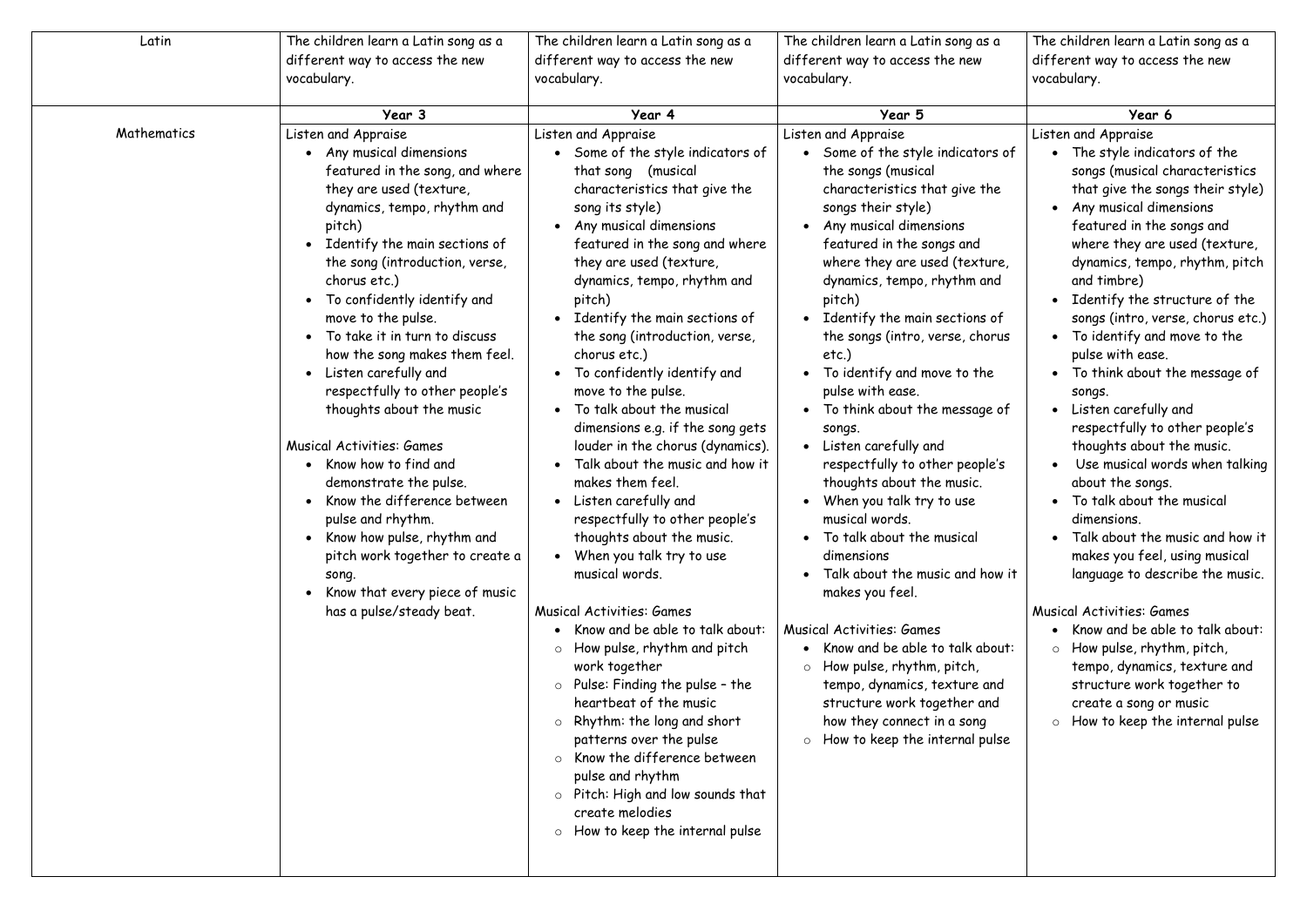| Listen and Appraise<br><b>Physical Education</b><br>Listen and Appraise<br>Listen and Appraise<br>Listen and Appraise<br>Some of the style indicators of<br>• Any musical dimensions<br>Some of the style indicators of<br>featured in the song, and where<br>the songs (musical<br>that song (musical<br>they are used (texture,<br>characteristics that give the<br>characteristics that give the<br>songs their style)<br>song its style)<br>dynamics, tempo, rhythm and<br>Any musical dimensions<br>Any musical dimensions<br>pitch)<br>featured in the song and where<br>featured in the songs and<br>• Identify the main sections of<br>where they are used (texture,<br>the song (introduction, verse,<br>they are used (texture,<br>chorus etc.)<br>dynamics, tempo, rhythm and<br>dynamics, tempo, rhythm and<br>and timbre)<br>• To confidently identify and<br>pitch)<br>pitch)<br>move to the pulse.<br>Identify the main sections of<br>Identify the main sections of<br>• To take it in turn to discuss<br>the song (introduction, verse,<br>the songs (intro, verse, chorus<br>how the song makes them feel.<br>pulse with ease.<br>chorus etc.)<br>etc.)                                                                                                                                                                                                                                                                                                                                                                                                                                                                                                                                                                                                                                                                                                                                                                                                                                                                                                                                                                                | Year 3               | Year 4                      | Year 5                      | Year 6                                                                                                                                                                                                                                                                                                                                                                                                                                                                                                                                                                                                                                                                                                                                                                                                                                                                                               |
|----------------------------------------------------------------------------------------------------------------------------------------------------------------------------------------------------------------------------------------------------------------------------------------------------------------------------------------------------------------------------------------------------------------------------------------------------------------------------------------------------------------------------------------------------------------------------------------------------------------------------------------------------------------------------------------------------------------------------------------------------------------------------------------------------------------------------------------------------------------------------------------------------------------------------------------------------------------------------------------------------------------------------------------------------------------------------------------------------------------------------------------------------------------------------------------------------------------------------------------------------------------------------------------------------------------------------------------------------------------------------------------------------------------------------------------------------------------------------------------------------------------------------------------------------------------------------------------------------------------------------------------------------------------------------------------------------------------------------------------------------------------------------------------------------------------------------------------------------------------------------------------------------------------------------------------------------------------------------------------------------------------------------------------------------------------------------------------------------------------------------------------------------------|----------------------|-----------------------------|-----------------------------|------------------------------------------------------------------------------------------------------------------------------------------------------------------------------------------------------------------------------------------------------------------------------------------------------------------------------------------------------------------------------------------------------------------------------------------------------------------------------------------------------------------------------------------------------------------------------------------------------------------------------------------------------------------------------------------------------------------------------------------------------------------------------------------------------------------------------------------------------------------------------------------------------|
| respectfully to other people's<br>move to the pulse.<br>pulse with ease.<br>songs.<br>To talk about the musical<br>thoughts about the music<br>To think about the message of<br>• Listen carefully and<br>dimensions e.g. if the song gets<br>songs.<br><b>Musical Activities: Games</b><br>louder in the chorus (dynamics).<br>Listen carefully and<br>• Know how to find and<br>Talk about the music and how it<br>respectfully to other people's<br>demonstrate the pulse.<br>makes them feel.<br>thoughts about the music.<br>about the songs.<br>Know the difference between<br>Listen carefully and<br>When you talk try to use<br>respectfully to other people's<br>pulse and rhythm.<br>musical words.<br>dimensions.<br>To talk about the musical<br>• Know how pulse, rhythm and<br>thoughts about the music.<br>pitch work together to create a<br>When you talk try to use<br>dimensions<br>Talk about the music and how it<br>musical words.<br>song.<br>Know that every piece of music<br>makes you feel.<br><b>Musical Activities: Games</b><br>has a pulse/steady beat.<br><b>Musical Activities: Games</b><br>Know and be able to talk about:<br><b>Musical Activities: Games</b><br>• Know and be able to talk about:<br>Performance<br>How pulse, rhythm and pitch<br>$\circ$<br>• It involves communicating<br>work together<br>How pulse, rhythm, pitch,<br>$\circ$<br>feelings, thoughts and ideas<br>$\circ$ Pulse: Finding the pulse - the<br>tempo, dynamics, texture and<br>heartbeat of the music<br>structure work together and<br>about the song/music<br>Rhythm: the long and short<br>how they connect in a song<br>$\circ$<br>patterns over the pulse<br>How to keep the internal pulse<br>$\circ$<br>Know the difference between<br>Performance<br>$\circ$<br>pulse and rhythm<br>Performance<br>$\circ$ Pitch: High and low sounds that<br>A performance involves communicating<br>ideas, thoughts and feelings about the<br>create melodies<br>song/music<br>$\circ$ How to keep the internal pulse<br>song/music<br>Performance<br>It involves communicating<br>feelings, thoughts and ideas<br>about the song/music | Listen carefully and | To confidently identify and | To identify and move to the | The style indicators of the<br>songs (musical characteristics<br>that give the songs their style)<br>Any musical dimensions<br>featured in the songs and<br>where they are used (texture,<br>dynamics, tempo, rhythm, pitch<br>Identify the structure of the<br>songs (intro, verse, chorus etc.)<br>To identify and move to the<br>• To think about the message of<br>respectfully to other people's<br>thoughts about the music.<br>Use musical words when talking<br>To talk about the musical<br>Talk about the music and how it<br>makes you feel, using musical<br>language to describe the music.<br>Know and be able to talk about:<br>$\circ$ How pulse, rhythm, pitch,<br>tempo, dynamics, texture and<br>structure work together to<br>create a song or music<br>$\circ$ How to keep the internal pulse<br>A performance involves communicating<br>ideas, thoughts and feelings about the |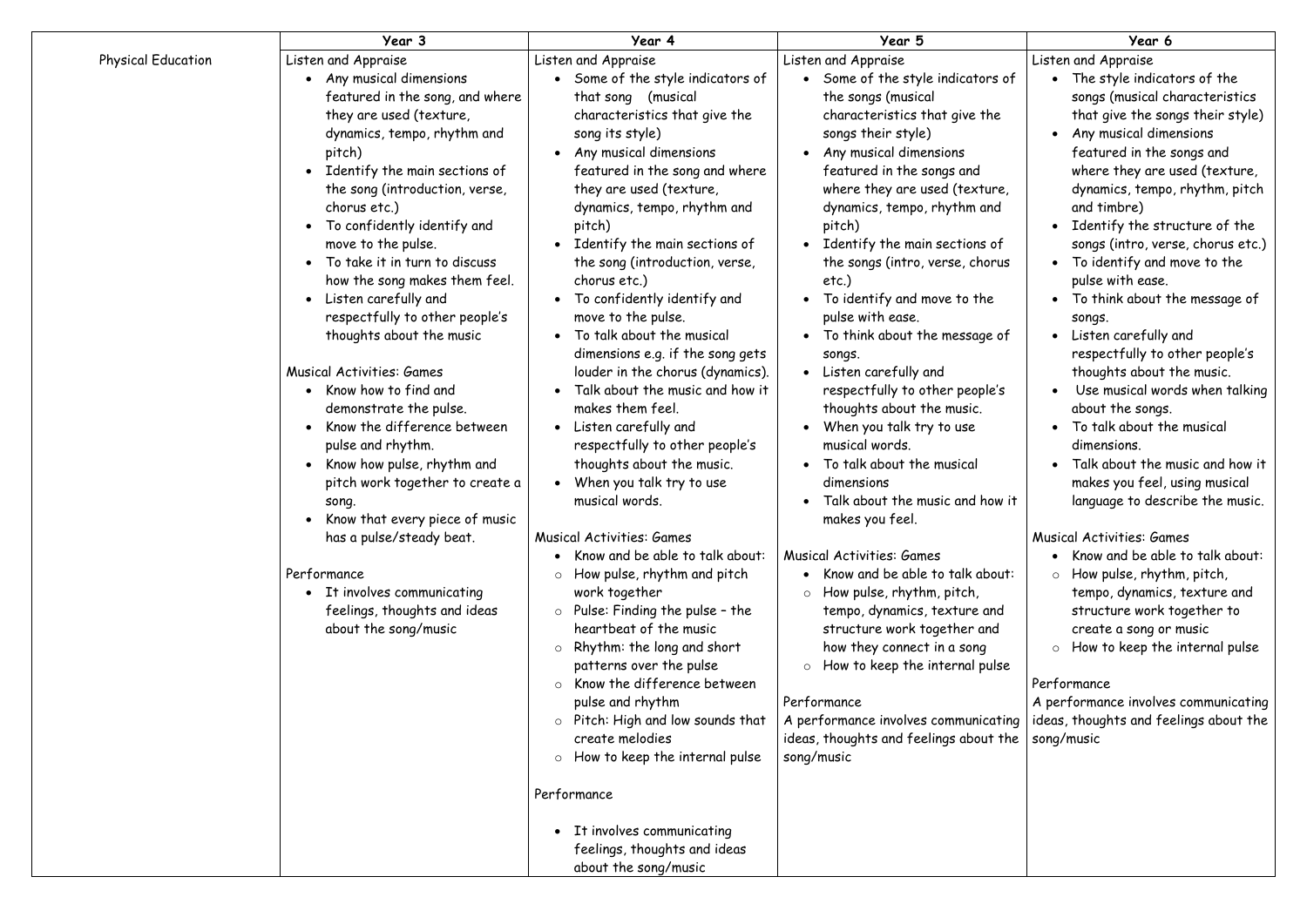|              | Year 3                                  | Year 4                                  | Year 5                                              | Year 6                                  |
|--------------|-----------------------------------------|-----------------------------------------|-----------------------------------------------------|-----------------------------------------|
| Science      | Asking relevant questions and using     | Asking relevant questions and using     | Using straightforward scientific                    | Using straightforward scientific        |
|              | different types of scientific enquiries | different types of scientific enquiries | evidence to answer questions or to                  | evidence to answer questions or to      |
|              | to answer them                          | to answer them                          | support their findings                              | support their findings                  |
|              |                                         |                                         |                                                     |                                         |
|              | - start to raise their own relevant     | - start to raise their own relevant     | - identify similarities, differences,               | - with growing independence, raise      |
|              | questions about the world around        | questions about the world around        | patterns and changes relating to                    | their own relevant questions about      |
|              | them in response to a range of          | them in response to a range of          | simple scientific ideas and processes               | the world around them in response to    |
|              | scientific experiences;                 | scientific experiences;                 |                                                     | a range of scientific experiences;      |
|              |                                         |                                         | - with growing independence, raise                  |                                         |
|              | Identifying differences, similarities   | Identifying differences, similarities   | their own relevant questions about                  | explore and talk about their ideas,     |
|              | or changes related to simple scientific | or changes related to simple scientific | the world around them in response to                | raising different kinds of scientific   |
|              | ideas and processes. Using              | ideas and processes. Using              | a range of scientific experiences;                  | questions;                              |
|              | straightforward scientific evidence to  | straightforward scientific evidence to  |                                                     |                                         |
|              | answer questions or to support their    | answer questions or to support their    | explore and talk about their ideas,                 | - ask their own questions about         |
|              | findings.                               | findings.                               | raising different kinds of scientific<br>questions; | scientific phenomena;                   |
|              | - make links between their own          | - make links between their own          | - ask their own questions about                     |                                         |
|              | science results and other scientific    | science results and other scientific    | scientific phenomena;                               |                                         |
|              | evidence;                               | evidence;                               |                                                     |                                         |
|              | - use straightforward scientific        | - use straightforward scientific        |                                                     |                                         |
|              | evidence to answer questions or         | evidence to answer questions or         |                                                     |                                         |
|              | support their findings;                 | support their findings;                 |                                                     |                                         |
|              | - identify similarities, differences,   | - identify similarities, differences,   |                                                     |                                         |
|              | patterns and changes relating to        | patterns and changes relating to        |                                                     |                                         |
|              | simple scientific ideas and processes;  | simple scientific ideas and processes;  |                                                     |                                         |
|              | recognise when and how secondary        | recognise when and how secondary        |                                                     |                                         |
|              | sources might help them                 | sources might help them                 |                                                     |                                         |
|              | Year 3                                  | Year 4                                  | Year 5                                              | Year 6                                  |
| S.P.H.E.R.E. | About strategies and behaviours that    | About strategies and behaviours that    | That mental health, just like physical              | That mental health, just like physical  |
|              | support mental health $-$ including how | support mental health $-$ including how | health, is part of daily life; the                  | health, is part of daily life; the      |
|              | good quality sleep, physical            | good quality sleep, physical            | importance of taking care of mental                 | importance of taking care of mental     |
|              | exercise/time outdoors, being           | exercise/time outdoors, being           | health                                              | health                                  |
|              | involved in community groups, doing     | involved in community groups, doing     |                                                     |                                         |
|              | things for others, clubs, and           | things for others, clubs, and           | About strategies and behaviours that                | About strategies and behaviours that    |
|              | activities, hobbies and spending time   | activities, hobbies and spending time   | support mental health $-$ including how             | support mental health $-$ including how |
|              | with family and friends can support     | with family and friends can support     | good quality sleep, physical                        | good quality sleep, physical            |
|              | mental health and wellbeing             | mental health and wellbeing             | exercise/time outdoors, being                       | exercise/time outdoors, being           |
|              |                                         |                                         | involved in community groups, doing                 | involved in community groups, doing     |
|              | To recognise that feelings can change   | To recognise that feelings can change   | things for others, clubs, and                       | things for others, clubs, and           |
|              | over time and range in intensity        | over time and range in intensity        | activities, hobbies and spending time               | activities, hobbies and spending time   |
|              |                                         |                                         | with family and friends can support                 | with family and friends can support     |
|              | About everyday things that affect       | About everyday things that affect       | mental health and wellbeing                         | mental health and wellbeing             |
|              | feelings and the importance of          | feelings and the importance of          |                                                     |                                         |
|              | expressing feelings                     | expressing feelings                     |                                                     |                                         |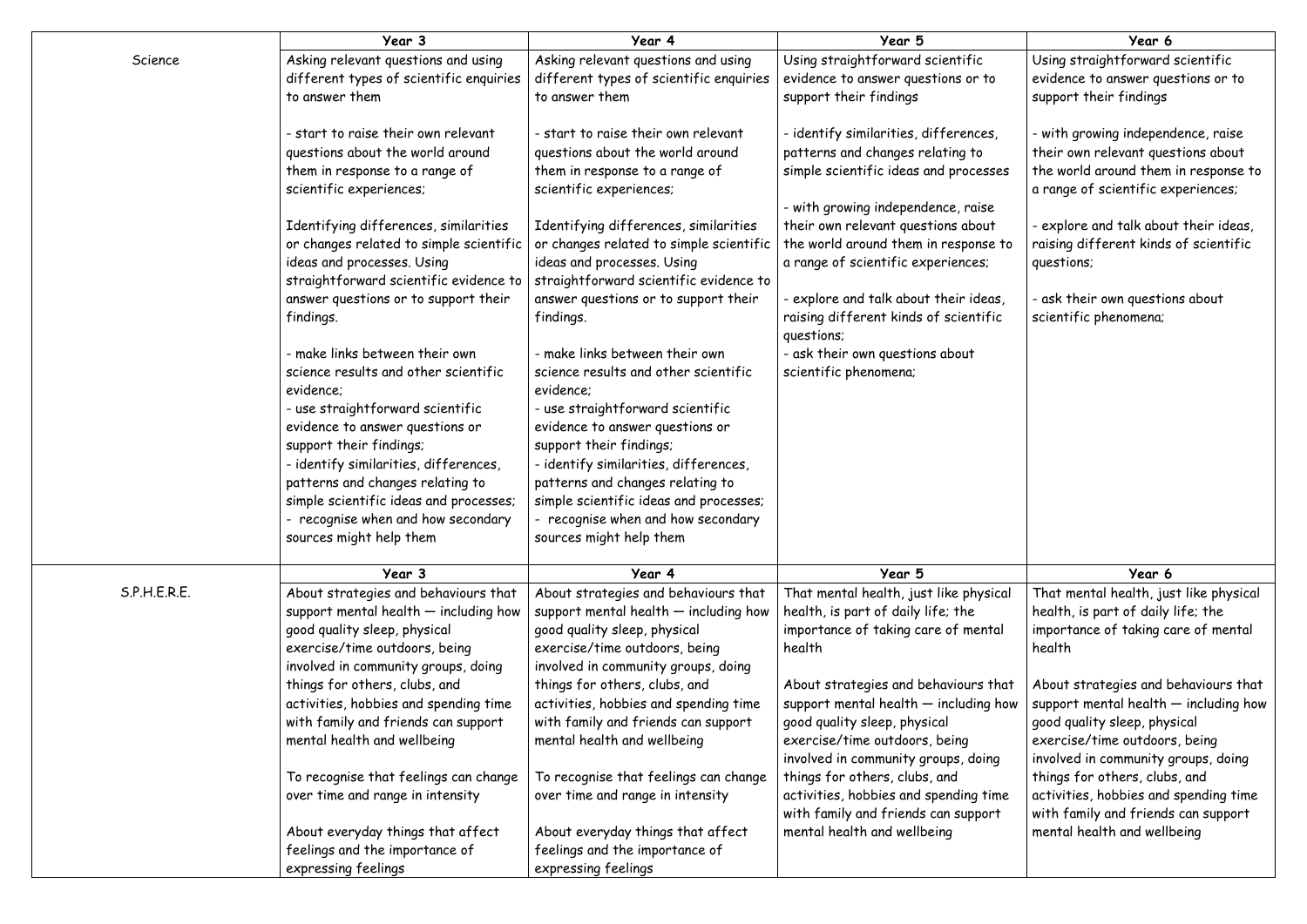|                                         |                                         | To recognise that feelings can change   | To recognise that feelings can change   |
|-----------------------------------------|-----------------------------------------|-----------------------------------------|-----------------------------------------|
| A varied vocabulary to use when         | A varied vocabulary to use when         | over time and range in intensity        | over time and range in intensity        |
| talking about feelings; about how to    | talking about feelings; about how to    |                                         |                                         |
| express feelings in different ways      | express feelings in different ways      | About everyday things that affect       | About everyday things that affect       |
|                                         |                                         | feelings and the importance of          | feelings and the importance of          |
| About personal identity; what           | About personal identity; what           | expressing feelings                     | expressing feelings                     |
| contributes to who we are (e.g.         | contributes to who we are (e.g.         |                                         |                                         |
| ethnicity, family, gender, faith,       | ethnicity, family, gender, faith,       | A varied vocabulary to use when         | A varied vocabulary to use when         |
| culture, hobbies, likes/dislikes)       | culture, hobbies, likes/dislikes)       | talking about feelings; about how to    | talking about feelings; about how to    |
|                                         |                                         | express feelings in different ways      | express feelings in different ways      |
| To recognise their individuality and    | To recognise their individuality and    |                                         |                                         |
| personal qualities                      | personal qualities                      | Strategies to respond to feelings,      | Strategies to respond to feelings,      |
|                                         |                                         | including intense or conflicting        | including intense or conflicting        |
| To identify personal strengths, skills, | To identify personal strengths, skills, | feelings; how to manage and respond     | feelings; how to manage and respond     |
| achievements and interests and how      | achievements and interests and how      | to feelings appropriately and           | to feelings appropriately and           |
| these contribute to a sense of self-    | these contribute to a sense of self-    | proportionately in different situations | proportionately in different situations |
| worth                                   | worth                                   |                                         |                                         |
|                                         |                                         | About personal identity; what           | About personal identity; what           |
| About how to manage                     | About how to manage                     | contributes to who we are (e.g.         | contributes to who we are (e.g.         |
| setbacks/perceived failures, including  | setbacks/perceived failures, including  | ethnicity, family, gender, faith,       | ethnicity, family, gender, faith,       |
| how to re-frame unhelpful thinking      | how to re-frame unhelpful thinking      | culture, hobbies, likes/dislikes)       | culture, hobbies, likes/dislikes)       |
|                                         |                                         |                                         |                                         |
| About the importance of friendships     | About the importance of friendships     | To recognise their individuality and    | To recognise their individuality and    |
|                                         |                                         | personal qualities                      | personal qualities                      |
| What constitutes a positive healthy     | What constitutes a positive healthy     |                                         |                                         |
| friendship (e.g. mutual respect, trust, | friendship (e.g. mutual respect, trust, | To identify personal strengths, skills, | To identify personal strengths, skills, |
| truthfulness, loyalty, kindness,        | truthfulness, loyalty, kindness,        | achievements and interests and how      | achievements and interests and how      |
| generosity, sharing interests and       | generosity, sharing interests and       | these contribute to a sense of self-    | these contribute to a sense of self-    |
| experiences, support with problems      | experiences, support with problems      | worth                                   | worth                                   |
| and difficulties                        | and difficulties                        |                                         |                                         |
|                                         |                                         | About how to manage                     | About how to manage                     |
| That friendships have ups and downs     | That friendships have ups and downs     | setbacks/perceived failures, including  | setbacks/perceived failures, including  |
|                                         |                                         | how to re-frame unhelpful thinking      | how to re-frame unhelpful thinking      |
| About the impact of bullying            | About the impact of bullying            |                                         |                                         |
|                                         |                                         | About the mixed messages in the         | About the mixed messages in the         |
| To listen and respond respectfully to   | To listen and respond respectfully to   | media about drugs, including alcohol    | media about drugs, including alcohol    |
| a wide range of people, including those | a wide range of people, including those | and smoking/vaping                      | and smoking/vaping                      |
| whose traditions, beliefs and lifestyle | whose traditions, beliefs and lifestyle |                                         |                                         |
| are different to their own              | are different to their own              | About the importance of friendships     | About the importance of friendships     |
|                                         |                                         |                                         |                                         |
| To recognise positive things about      | To recognise positive things about      | What constitutes a positive healthy     | What constitutes a positive healthy     |
| themselves and their achievements       | themselves and their achievements       | friendship (e.g. mutual respect, trust, | friendship (e.g. mutual respect, trust, |
|                                         |                                         | truthfulness, loyalty, kindness,        | truthfulness, loyalty, kindness,        |
| About some of the skills that will help | About some of the skills that will help | generosity, sharing interests and       | generosity, sharing interests and       |
| them in their future careers e.g.       | them in their future careers e.g.       | experiences, support with problems      | experiences, support with problems      |
|                                         |                                         | and difficulties                        | and difficulties                        |